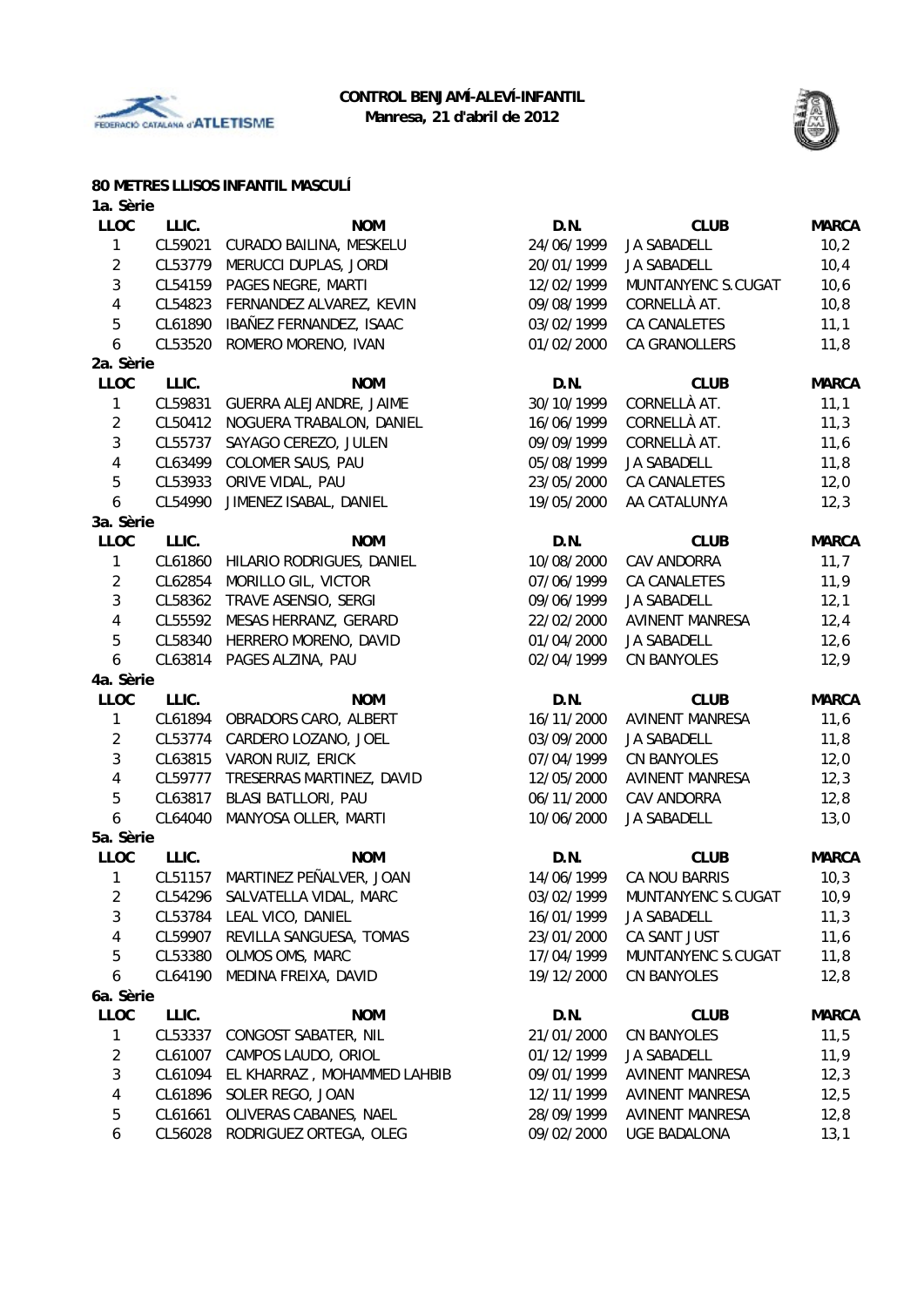



| 7a. Sèrie        |         |                                            |            |                        |              |
|------------------|---------|--------------------------------------------|------------|------------------------|--------------|
| <b>LLOC</b>      | LLIC.   | <b>NOM</b>                                 | D.N.       | <b>CLUB</b>            | <b>MARCA</b> |
| $\mathbf{1}$     |         | CL62264 SERRES MARTINEZ, KEVIN             | 10/04/1999 | CA SANT JUST           | 10, 6        |
| $\overline{2}$   |         | CL61404 GELONCH AZNAR, ADRIA               | 04/02/1999 | JA ARBECA              | 11,0         |
| $\mathbf{3}$     |         | CL61403 GELONCH AZNAR, NIL                 | 11/10/2000 | <b>JA ARBECA</b>       | 11,7         |
| $\overline{4}$   |         | CL58294 EL BAJAOCKI EL BOUABDELLI, ANNOUAR | 03/03/2000 | <b>CN BANYOLES</b>     | 12,0         |
| 5                |         | CL61108 LLOBET MARTINEZ, SALVADOR          | 19/03/2000 | JA ARBECA              | 12,3         |
| 6                |         | CL61987 LIRIA PINEDO, POL                  | 31/10/1999 | MARTORELL AC           | 13,4         |
| 8a. Sèrie        |         |                                            |            |                        |              |
| <b>LLOC</b>      | LLIC.   | <b>NOM</b>                                 | D.N.       | <b>CLUB</b>            | <b>MARCA</b> |
| $\mathbf{1}$     |         | CL62001 NAVARRO GUZMAN, GUILLEM            | 03/11/2000 | MARTORELL AC           | 12,4         |
| $\overline{2}$   |         | CL62166 DIAZ MAS, JOFRE                    | 13/03/1999 | <b>AVINENT MANRESA</b> | 12,8         |
| 3                |         | CL61988 LOPEZ RIERA, ALEX                  | 07/07/2000 | MARTORELL AC           | 13,1         |
|                  |         | 3000 METRES MARXA INFANTIL MASCULÍ         |            |                        |              |
| LLOC             | LLIC.   | <b>NOM</b>                                 | D.N.       | <b>CLUB</b>            | <b>MARCA</b> |
| 1                |         | CL56721 PUEYO ARTERO, JOAQUIM              | 20/03/2000 | ISS - L'HOSPITALET     | 15,04,3      |
| $\overline{2}$   | CL56029 | RODRIGUEZ ORTEGA, ANDREI                   | 08/09/1999 | <b>INDEPENDIENTE</b>   | 15, 47, 5    |
| $\mathbf{3}$     | CL54990 | JIMENEZ ISABAL, DANIEL                     | 19/05/2000 | INDEPENDENT            | 16,03,0      |
|                  |         |                                            |            | CA NOU BARRIS          |              |
| 4                |         | CL54751 BLAS ESCUTE, ROGER                 | 26/05/2000 |                        | 17,33,9      |
| 5                |         | CL53418 ALBIOL FORA, FERRAN                | 19/05/1999 | <b>UGE BADALONA</b>    | 17,36,9      |
| $\boldsymbol{6}$ |         | CL53051 TORNER CABOT, SERGI                | 10/07/2000 | CA NOU BARRIS          | 17,39,6      |
| $\overline{7}$   |         | CL57204 ZAERA BUSCA, CARLES                | 31/08/2000 | CA LAIETANIA           | 20,09,8      |
|                  |         | SALT D'ALÇADA INFANTIL MASCULÍ             |            |                        |              |
| LLOC             | LLIC.   | <b>NOM</b>                                 | D.N.       | <b>CLUB</b>            | <b>MARCA</b> |
| 1                |         | CL59021 CURADO BAILINA, MESKELU            | 24/06/1999 | JA SABADELL            | 1,66         |
| $\overline{2}$   | CL54296 | SALVATELLA VIDAL, MARC                     | 03/02/1999 | MUNTANYENC S.CUGAT     | 1,52         |
| $\mathbf{3}$     | CL61890 | IBAÑEZ FERNANDEZ, ISAAC                    | 03/02/1999 | CA CANALETES           | 1,49         |
| $\pmb{4}$        | CL59831 | GUERRA ALEJANDRE, JAIME                    | 30/10/1999 | CORNELLÀ AT.           | 1,46         |
| 5                | CL53520 | ROMERO MORENO, IVAN                        | 01/02/2000 | CA GRANOLLERS          | 1,35         |
| 5                | CL58340 | HERRERO MORENO, DAVID                      | 01/04/2000 | JA SABADELL            | 1,35         |
| $\boldsymbol{7}$ | CL58362 | TRAVE ASENSIO, SERGI                       | 09/06/1999 | JA SABADELL            | 1,35         |
| 8                |         | CL53380 OLMOS OMS, MARC                    | 17/04/1999 | MUNTANYENC S.CUGAT     | 1,35         |
| 9                |         | CL53893 BERMEJO PEREZ, JORGE               | 16/04/1999 | <b>UGE BADALONA</b>    | 1,35         |
| 9                |         | CL55737 SAYAGO CEREZO, JULEN               | 09/09/1999 | CORNELLÀ AT.           | 1,35         |
| 11               | CL53779 | MERUCCI DUPLAS, JORDI                      | 20/01/1999 | JA SABADELL            | 1,30         |
| 12               |         | CL61007 CAMPOS LAUDO, ORIOL                | 01/12/1999 | JA SABADELL            | 1,30         |
|                  |         | CL59907 REVILLA SANGUESA, TOMAS            | 23/01/2000 | CA SANT JUST           | 1,30         |
| 14               |         | CL58294 EL BAJAOCKI EL BOUABDELLI, ANNOUAR | 03/03/2000 | CN BANYOLES            | 1,30         |
|                  | CL63815 | VARON RUIZ, ERICK                          | 07/04/1999 | CN BANYOLES            | 1,30         |
| 16               | CL53784 | LEAL VICO, DANIEL                          | 16/01/1999 | JA SABADELL            | 1,30         |
|                  | CL54823 | FERNANDEZ ALVAREZ, KEVIN                   | 09/08/1999 | CORNELLÀ AT.           | 1,30         |
| 18               | CL63499 | COLOMER SAUS, PAU                          | 05/08/1999 | <b>JA SABADELL</b>     | 1,25         |
|                  | CL50412 | NOGUERA TRABALON, DANIEL                   | 16/06/1999 | CORNELLÀ AT.           | 1,25         |
| 20               | CL61094 | EL KHARRAZ, MOHAMMED LAHBIB                | 09/01/1999 | <b>AVINENT MANRESA</b> | 1,25         |
| 21               | CL53933 | ORIVE VIDAL, PAU                           | 23/05/2000 | CA CANALETES           | 1,25         |
| 22               | CL56028 | RODRIGUEZ ORTEGA, OLEG                     | 09/02/2000 | <b>UGE BADALONA</b>    | 1,20         |
|                  | CL55592 | MESAS HERRANZ, GERARD                      | 22/02/2000 | AVINENT MANRESA        | 1,20         |
| 24               | CL59777 | TRESERRAS MARTINEZ, DAVID                  | 12/05/2000 | AVINENT MANRESA        | 1,20         |
| 25               | CL64190 | MEDINA FREIXA, DAVID                       | 19/12/2000 | <b>CN BANYOLES</b>     | 1,20         |
|                  | CL61661 | OLIVERAS CABANES, NAEL                     | 28/09/1999 | AVINENT MANRESA        | 1,20         |
|                  | CL63817 | BLASI BATLLORI, PAU                        | 06/11/2000 | CAV ANDORRA            | <b>NULS</b>  |
|                  | CL61860 | HILARIO RODRIGUES, DANIEL                  | 10/08/2000 | CAV ANDORRA            | <b>NULS</b>  |
|                  | CL53865 | JORBA LLOSES, POL                          | 12/08/2000 | <b>AVINENT MANRESA</b> | <b>NULS</b>  |
|                  | CL61894 | OBRADORS CARO, ALBERT                      | 16/11/2000 | AVINENT MANRESA        | <b>NULS</b>  |
|                  |         | CL61896 SOLER REGO, JOAN                   | 12/11/1999 | AVINENT MANRESA        | <b>NULS</b>  |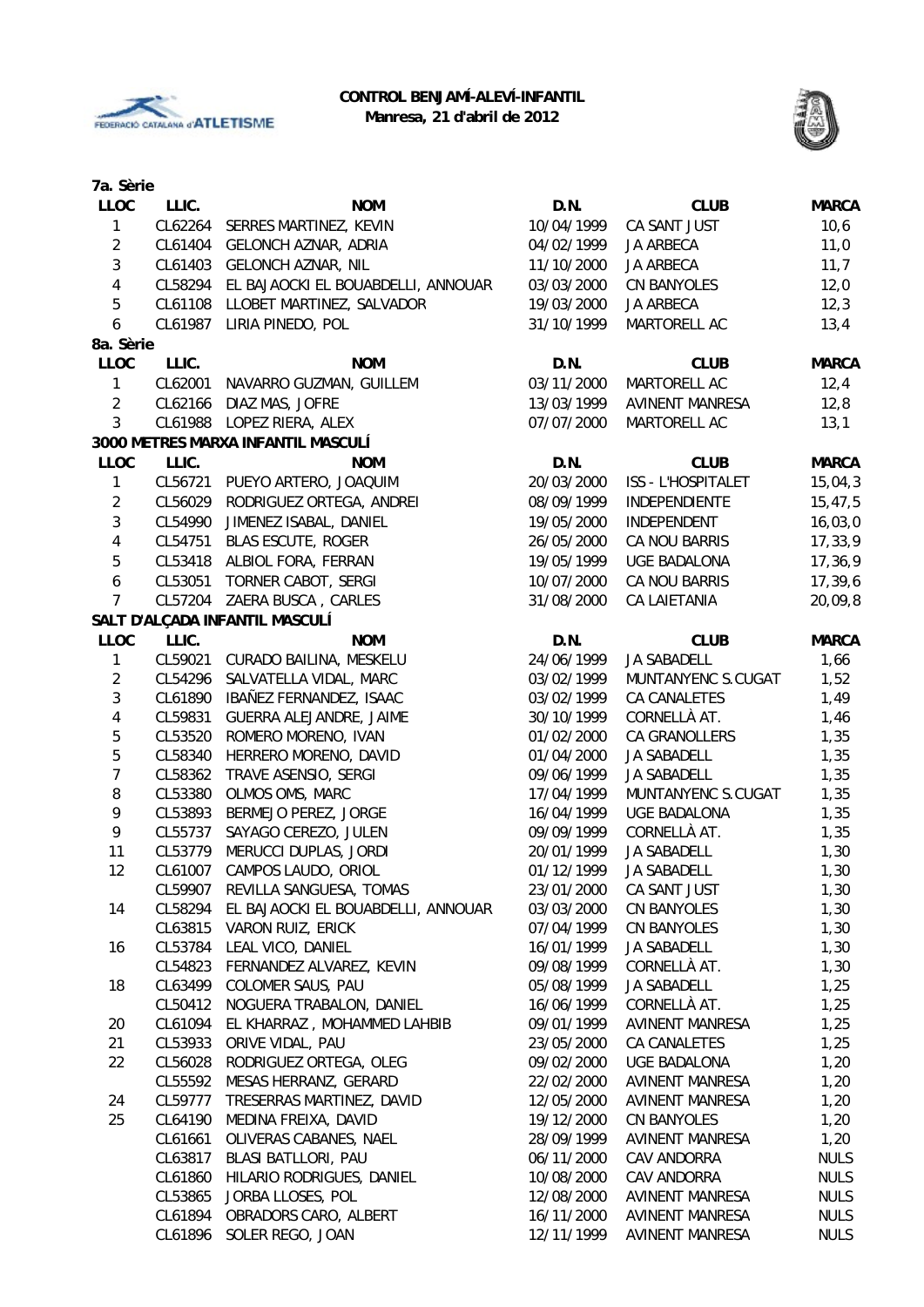



#### **SALT DE LLARGADA INFANTIL MASCULÍ**

| <b>LLOC</b>      | LLIC.   | <b>NOM</b>                         | D.N.       | <b>CLUB</b>            | <b>MARCA</b> |
|------------------|---------|------------------------------------|------------|------------------------|--------------|
| $\mathbf{1}$     | CL51157 | MARTINEZ PEÑALVER, JOAN            | 14/06/1999 | CA NOU BARRIS          | 5,12         |
| $\overline{2}$   | CL59021 | CURADO BAILINA, MESKELU            | 24/06/1999 | <b>JA SABADELL</b>     | 4,97         |
| 3                | CL54296 | SALVATELLA VIDAL, MARC             | 03/02/1999 | MUNTANYENC S.CUGAT     | 4,48         |
| $\pmb{4}$        | CL61404 | <b>GELONCH AZNAR, ADRIA</b>        | 04/02/1999 | <b>JA ARBECA</b>       | 4,45         |
| 5                | CL62264 | SERRES MARTINEZ, KEVIN             | 10/04/1999 | CA SANT JUST           | 4,43         |
| $\boldsymbol{6}$ | CL53779 | MERUCCI DUPLAS, JORDI              | 20/01/1999 | JA SABADELL            | 4,37         |
| $\overline{7}$   | CL61890 | IBAÑEZ FERNANDEZ, ISAAC            | 03/02/1999 | CA CANALETES           | 4,26         |
| 8                | CL55737 | SAYAGO CEREZO, JULEN               | 09/09/1999 | CORNELLÀ AT.           | 4,20         |
| 9                | CL53380 | OLMOS OMS, MARC                    | 17/04/1999 | MUNTANYENC S.CUGAT     | 4,17         |
| 10               | CL53784 | LEAL VICO, DANIEL                  | 16/01/1999 | JA SABADELL            | 4,16         |
| 11               | CL59777 | TRESERRAS MARTINEZ, DAVID          | 12/05/2000 | <b>AVINENT MANRESA</b> | 3,91         |
| 12               | CL53933 | ORIVE VIDAL, PAU                   | 23/05/2000 | CA CANALETES           | 3,91         |
| 13               | CL54823 | FERNANDEZ ALVAREZ, KEVIN           | 09/08/1999 | CORNELLÀ AT.           | 3,88         |
| 14               | CL61007 | CAMPOS LAUDO, ORIOL                | 01/12/1999 | JA SABADELL            | 3,83         |
| 15               | CL61860 | HILARIO RODRIGUES, DANIEL          | 10/08/2000 | CAV ANDORRA            | 3,82         |
| 16               | CL61894 | OBRADORS CARO, ALBERT              | 16/11/2000 | <b>AVINENT MANRESA</b> | 3,80         |
| 17               | CL58362 | TRAVE ASENSIO, SERGI               | 09/06/1999 | <b>JA SABADELL</b>     | 3,80         |
| 18               | CL63738 | JIMENEZ AVILES, DAVID              | 01/08/1999 | AA CATALUNYA           | 3,74         |
| 19               | CL50412 | NOGUERA TRABALON, DANIEL           | 16/06/1999 | CORNELLÀ AT.           | 3,72         |
| 20               | CL59907 | REVILLA SANGUESA, TOMAS            | 23/01/2000 | CA SANT JUST           | 3, 72        |
| 21               | CL61896 | SOLER REGO, JOAN                   | 12/11/1999 | <b>AVINENT MANRESA</b> | 3,70         |
| 22               | CL58294 | EL BAJAOCKI EL BOUABDELLI, ANNOUAR | 03/03/2000 | <b>CN BANYOLES</b>     | 3,67         |
| 23               | CL59831 | GUERRA ALEJANDRE, JAIME            | 30/10/1999 | CORNELLÀ AT.           | 3,65         |
| 24               | CL63499 | COLOMER SAUS, PAU                  | 05/08/1999 | JA SABADELL            | 3,64         |
| 25               | CL58340 | HERRERO MORENO, DAVID              | 01/04/2000 | JA SABADELL            | 3,63         |
| 26               | CL61094 | EL KHARRAZ, MOHAMMED LAHBIB        | 09/01/1999 | AVINENT MANRESA        | 3,55         |
| 27               | CL61108 | LLOBET MARTINEZ, SALVADOR          | 19/03/2000 | <b>JA ARBECA</b>       | 3,54         |
| 28               | CL53337 | CONGOST SABATER, NIL               | 21/01/2000 | CN BANYOLES            | 3,30         |
| 29               | CL63817 | BLASI BATLLORI, PAU                | 06/11/2000 | CAV ANDORRA            | 3,22         |
| 30               | CL64190 | MEDINA FREIXA, DAVID               | 19/12/2000 | <b>CN BANYOLES</b>     | 3,09         |
| 31               | CL53865 | JORBA LLOSES, POL                  | 12/08/2000 | <b>AVINENT MANRESA</b> | 2,94         |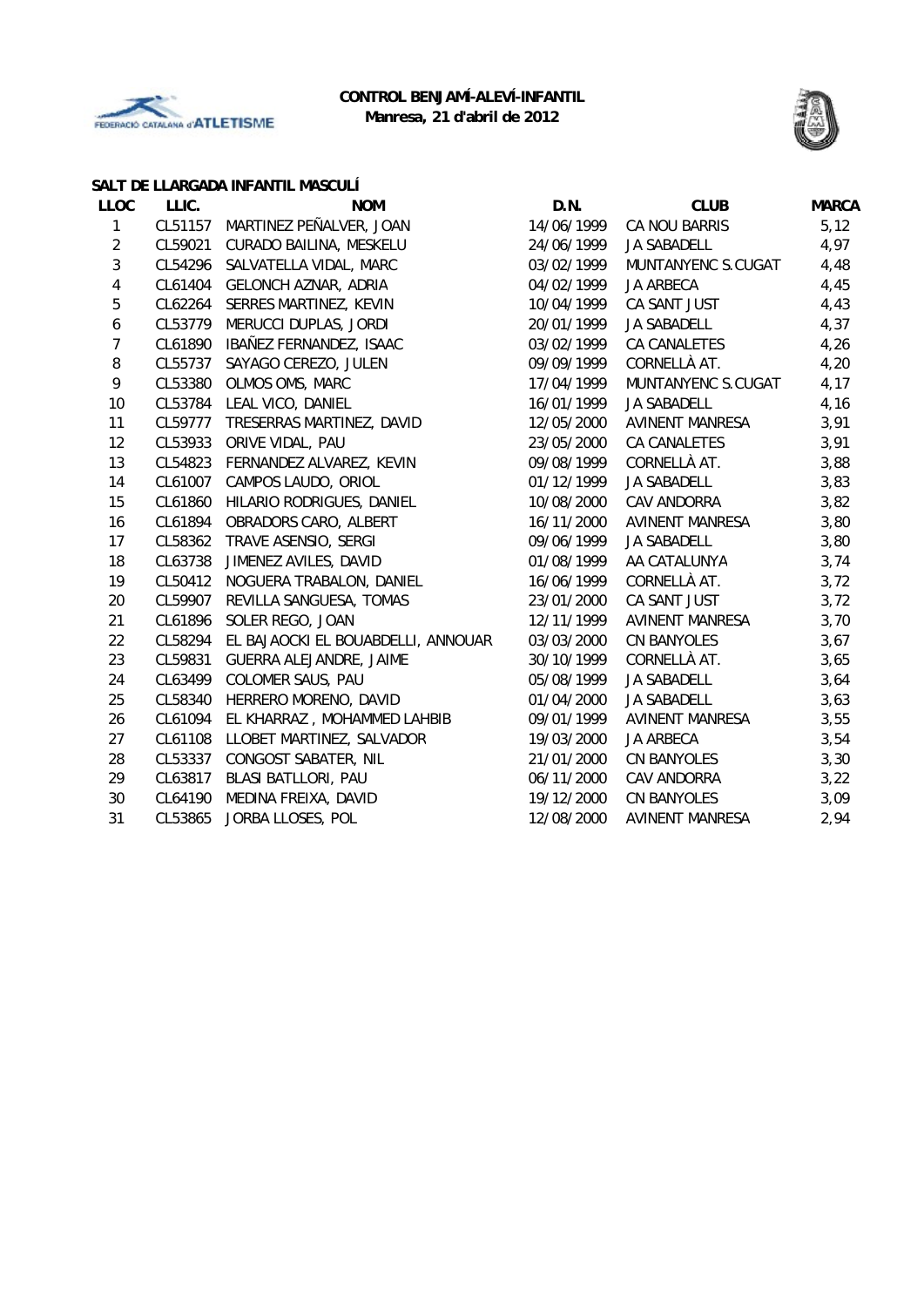



|                |         | LLANÇAMENT DE DISC INFANTIL MASCULÍ        |            |                        |              |
|----------------|---------|--------------------------------------------|------------|------------------------|--------------|
| <b>LLOC</b>    | LLIC.   | <b>NOM</b>                                 | D.N.       | <b>CLUB</b>            | <b>MARCA</b> |
| 1              |         | CL53779 MERUCCI DUPLAS, JORDI              | 20/01/1999 | <b>JA SABADELL</b>     | 24,35        |
| $\overline{2}$ | CL50412 | NOGUERA TRABALON, DANIEL                   | 16/06/1999 | CORNELLÀ AT.           | 21,78        |
| 3              | CL59021 | CURADO BAILINA, MESKELU                    | 24/06/1999 | JA SABADELL            | 21,74        |
| 4              |         | CL55914 VILA VILASECA, POL                 | 09/05/1999 | <b>AVINENT MANRESA</b> | 21,43        |
| 5              | CL53784 | LEAL VICO, DANIEL                          | 16/01/1999 | JA SABADELL            | 20,19        |
| 6              | CL55592 | MESAS HERRANZ, GERARD                      | 22/02/2000 | AVINENT MANRESA        | 20, 16       |
| 7              |         | CL58294 EL BAJAOCKI EL BOUABDELLI, ANNOUAR | 03/03/2000 | <b>CN BANYOLES</b>     | 19,21        |
| 8              | CL61988 | LOPEZ RIERA, ALEX                          | 07/07/2000 | MARTORELL AC           | 18,63        |
| 9              | CL63814 | PAGES ALZINA, PAU                          | 02/04/1999 | CN BANYOLES            | 16, 33       |
| 10             | CL61094 | EL KHARRAZ, MOHAMMED LAHBIB                | 09/01/1999 | <b>AVINENT MANRESA</b> | 15,79        |
| 11             |         | CL63499 COLOMER SAUS, PAU                  | 05/08/1999 | <b>JA SABADELL</b>     | 15,73        |
| 12             | CL61007 | CAMPOS LAUDO, ORIOL                        | 01/12/1999 | JA SABADELL            | 15,38        |
| 13             |         | CL58340 HERRERO MORENO, DAVID              | 01/04/2000 | JA SABADELL            | 15,01        |
| 14             | CL63815 | VARON RUIZ, ERICK                          | 07/04/1999 | <b>CN BANYOLES</b>     | 14,41        |
| 15             |         | CL56029 RODRIGUEZ ORTEGA, ANDREI           | 08/09/1999 | <b>INDEPENDIENTE</b>   | 14,19        |
| 16             |         | CL62166 DIAZ MAS, JOFRE                    | 13/03/1999 | AVINENT MANRESA        | 13,92        |
| 17             | CL62173 | LOPEZ MAZORRIAGA, ARNAU                    | 27/12/1999 | AVINENT MANRESA        | 13,49        |
| 18             | CL61896 | SOLER REGO, JOAN                           | 12/11/1999 | AVINENT MANRESA        | 13,24        |
| 19             | CL61894 | OBRADORS CARO, ALBERT                      | 16/11/2000 | <b>AVINENT MANRESA</b> | 12,32        |
| 20             | CL64190 | MEDINA FREIXA, DAVID                       | 19/12/2000 | <b>CN BANYOLES</b>     | 12,18        |
| 21             | CL53865 | JORBA LLOSES, POL                          | 12/08/2000 | AVINENT MANRESA        | 11,94        |
| 22             | CL59777 | TRESERRAS MARTINEZ, DAVID                  | 12/05/2000 | <b>AVINENT MANRESA</b> | 11,66        |
| 23             | CL53337 | CONGOST SABATER, NIL                       | 21/01/2000 | <b>CN BANYOLES</b>     | 11,64        |
| 24             | CL56028 | RODRIGUEZ ORTEGA, OLEG                     | 09/02/2000 | UGE BADALONA           | 11,54        |
| 25             | CL61987 | LIRIA PINEDO, POL                          | 31/10/1999 | MARTORELL AC           | 11,48        |
| 26             | CL62001 | NAVARRO GUZMAN, GUILLEM                    | 03/11/2000 | MARTORELL AC           | 11,29        |
| 27             | CL62189 | SAINZ DE BLAS, JAN ERBOL                   | 03/07/2000 | AVINENT MANRESA        | 10,70        |
| 28             | CL61661 | OLIVERAS CABANES, NAEL                     | 28/09/1999 | AVINENT MANRESA        | 10,46        |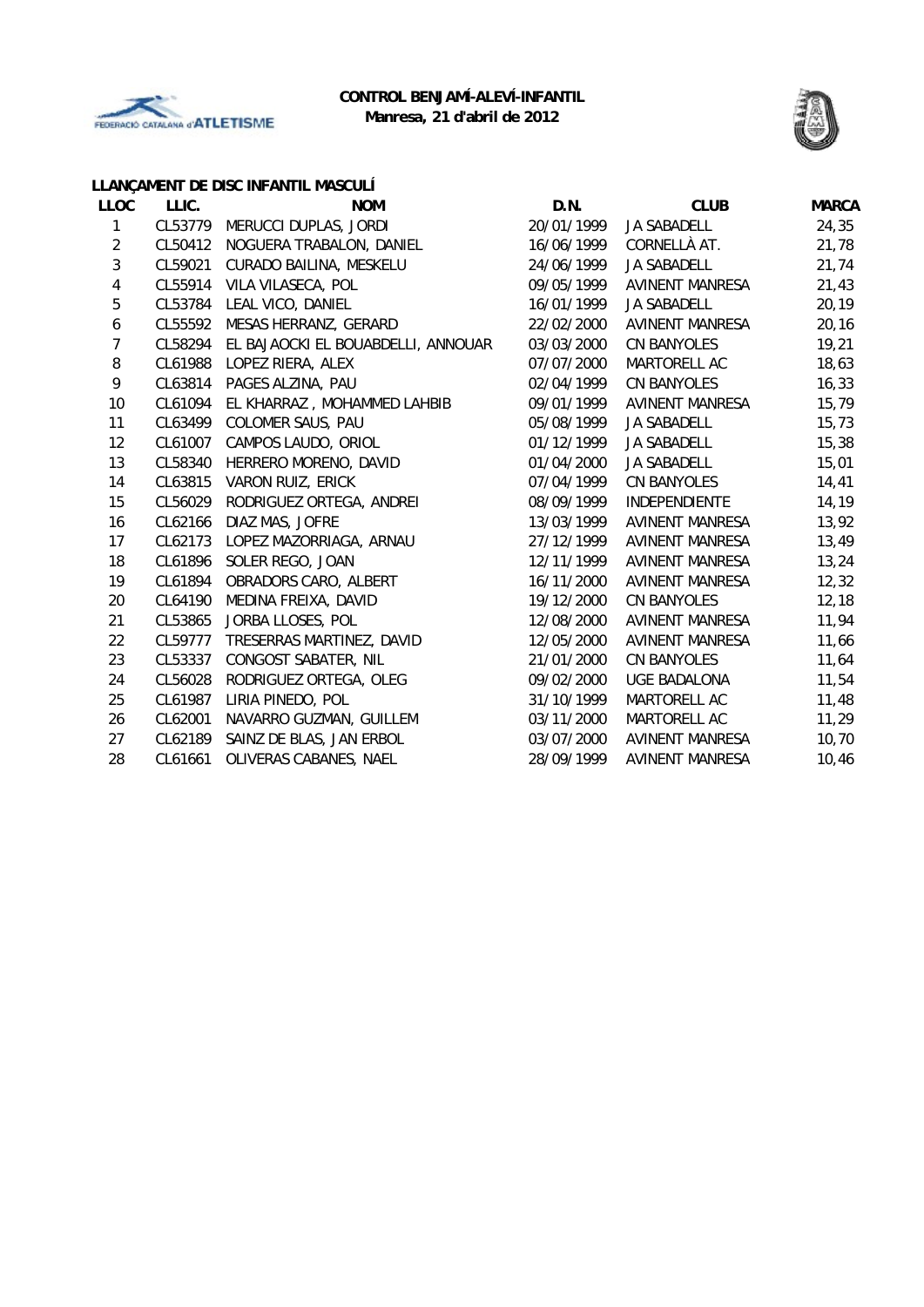



#### **80 METRES LLISOS INFANTIL FEMENÍ**

| 1a. Sèrie      |         |                              |            |                        |              |
|----------------|---------|------------------------------|------------|------------------------|--------------|
| LLOC           | LLIC.   | <b>NOM</b>                   | D.N.       | <b>CLUB</b>            | <b>MARCA</b> |
| $\mathbf{1}$   | CL50407 | CARRASCO MARTIN, MARINA      | 18/03/1999 | CORNELLÀ AT.           | 10,9         |
| $\overline{2}$ | CL55934 | TORRESCASANA AMADOR, CLAUDIA | 20/07/2000 | AVINENT MANRESA        | 11,1         |
| $\mathfrak{Z}$ | CL58937 | SANCHEZ HOMS, ALBA           | 22/04/1999 | MUNTANYENC S.CUGAT     | 11,4         |
| 4              | CL57224 | DEIROS FERNANDEZ, PAULA      | 30/11/1999 | CA LAIETANIA           | 11,7         |
| 5              | CL53376 | SIREROL JIMENEZ, AFRICA      | 11/05/1999 | MUNTANYENC S.CUGAT     | 11,8         |
| 6              | CL62472 | ARGEMI MARTINEZ, MARIONA     | 20/06/1999 | MUNTANYENC S.CUGAT     | 12,1         |
| 2a. Sèrie      |         |                              |            |                        |              |
| <b>LLOC</b>    | LLIC.   | <b>NOM</b>                   | D.N.       | <b>CLUB</b>            | <b>MARCA</b> |
| 1              | CL54161 | BESTUE FERRERA, JAEL         | 24/09/2000 | MUNTANYENC S.CUGAT     | 10,4         |
| $\overline{2}$ | CL57483 | BALLARIN RUBINART, IRENE     | 18/04/2000 | <b>AVINENT MANRESA</b> | 11,2         |
| 3              | CL54249 | TOMAS RIUDOR, RUT            | 08/01/1999 | MUNTANYENC S.CUGAT     | 11,4         |
| 4              | CL59897 | MARTINEZ GARCIA, LOLA        | 18/11/2000 | CA SANT JUST           | 11,7         |
| 5              | CL58298 | MAJO RAFOLS, MARTINA         | 08/03/1999 | <b>CN BANYOLES</b>     | 12,7         |
| 3a. Sèrie      |         |                              |            |                        |              |
| LLOC           | LLIC.   | <b>NOM</b>                   | D.N.       | <b>CLUB</b>            | <b>MARCA</b> |
| $\mathbf{1}$   | CL55602 | LOZANO PEREZ, ANNA           | 02/06/1999 | <b>AVINENT MANRESA</b> | 11,4         |
| $\overline{2}$ | CL53767 | PEREZ AMIEL, MARTA           | 27/03/1999 | JA SABADELL            | 12,2         |
| 3              | CL58934 | MANCILLA PEREZ, LAURA        | 17/04/1999 | MUNTANYENC S.CUGAT     | 12,5         |
| 4              | CL50406 | CARDOSO RODRIGUEZ, SARA      | 23/11/1999 | CORNELLÀ AT.           | 12,8         |
| 5              | CL62482 | SANCHEZ HOMS, JULIA          | 29/09/2000 | MUNTANYENC S.CUGAT     | 13,0         |
| 4a. Sèrie      |         |                              |            |                        |              |
| LLOC           | LLIC.   | <b>NOM</b>                   | D.N.       | <b>CLUB</b>            | <b>MARCA</b> |
| 1              | CL53449 | ROSA FERRER, CLARA ISABEL    | 19/09/2000 | <b>UGE BADALONA</b>    | 11,9         |
| $\overline{2}$ | CL57482 | ARISO GRACIA, MAR            | 13/01/2000 | <b>AVINENT MANRESA</b> | 12,2         |
| 3              | CL53253 | MARTINEZ CORONA, ALBA        | 18/03/2000 | CORNELLÀ AT.           | 12,4         |
| 4              | CL59610 | TORRES GUIMIL, SARA          | 23/12/2000 | MUNTANYENC S.CUGAT     | 13,3         |
| 5a. Sèrie      |         |                              |            |                        |              |
| LLOC           | LLIC.   |                              |            | <b>CLUB</b>            | <b>MARCA</b> |
|                |         | <b>NOM</b>                   | D.N.       |                        |              |
| 1              | CL63824 | MESINA VALENZUELA, PALOMA A. | 03/01/1999 | CAV ANDORRA            | 11,7         |
| $\overline{2}$ | CL59776 | TIERZ CHETOUAN, NORA         | 10/10/1999 | <b>AVINENT MANRESA</b> | 12,7         |
| 3              | CL50414 | SONEIRA CASTRO, LAURA        | 28/08/1999 | CORNELLÀ AT.           | 12,9         |
| 4              | CL58672 | MUÑOZ NAVARRO, EVA           | 20/06/1999 | <b>AVINENT MANRESA</b> | 13,2         |
| 5              | CL53339 | ANGLADA GARCIA, IRINA        | 24/01/2000 | <b>CN BANYOLES</b>     | 13,7         |
| 6a. Sèrie      |         |                              |            |                        |              |
| LLOC           | LLIC.   | <b>NOM</b>                   | D.N.       | <b>CLUB</b>            | <b>MARCA</b> |
| 1              | CL61299 | <b>GURI MORENO, RAQUEL</b>   | 15/01/1999 | CAV ANDORRA            | 11,3         |
| $\overline{2}$ | CL61966 | COCA PUIG, MIREIA            | 27/04/1999 | MARTORELL AC           | 11,8         |
| 3              | CL63829 | TEIXEIRA PEREZ, SANDRA N.    | 12/07/2000 | CAV ANDORRA            | 13,7         |
| 7a. Sèrie      |         |                              |            |                        |              |
| LLOC           | LLIC.   | <b>NOM</b>                   | D.N.       | <b>CLUB</b>            | <b>MARCA</b> |
| 1              | CL61980 | HERNANDEZ PEREZ, BERTA       | 29/08/2000 | MARTORELL AC           | 12,2         |
| $\overline{2}$ | CL62020 | TORRES MORENO, SARA          | 03/11/2000 | MARTORELL AC           | 13,1         |
| $\mathbf{3}$   | CL61975 | GALEANO LINARES, LAURA       | 27/06/2000 | MARTORELL AC           | 14,1         |
| 4              | CL64287 | GOMEZ FERNANDEZ, MARINA      | 17/08/2000 | MARTORELL AC           | 18,6         |
| 8a. Sèrie      |         |                              |            |                        |              |
| LLOC           | LLIC.   | <b>NOM</b>                   | D.N.       | <b>CLUB</b>            | <b>MARCA</b> |
| 1              | CL63434 | BEJARANO ROVIRA, RAQUEL      | 25/09/1999 | CA VILAFRANCA          | 12,9         |
| 2              | CL58292 | CANAL PANADES, JULIA         | 28/02/2000 | CN BANYOLES            | 13,1         |
| 3              | CL58300 | VILARES CASTELLO, SARA       | 24/03/2000 | <b>CN BANYOLES</b>     | 15,2         |
| 4              | CL63958 | ADELANTADO PINEDA, NEUS      | 04/08/2000 | CN BANYOLES            | 16,1         |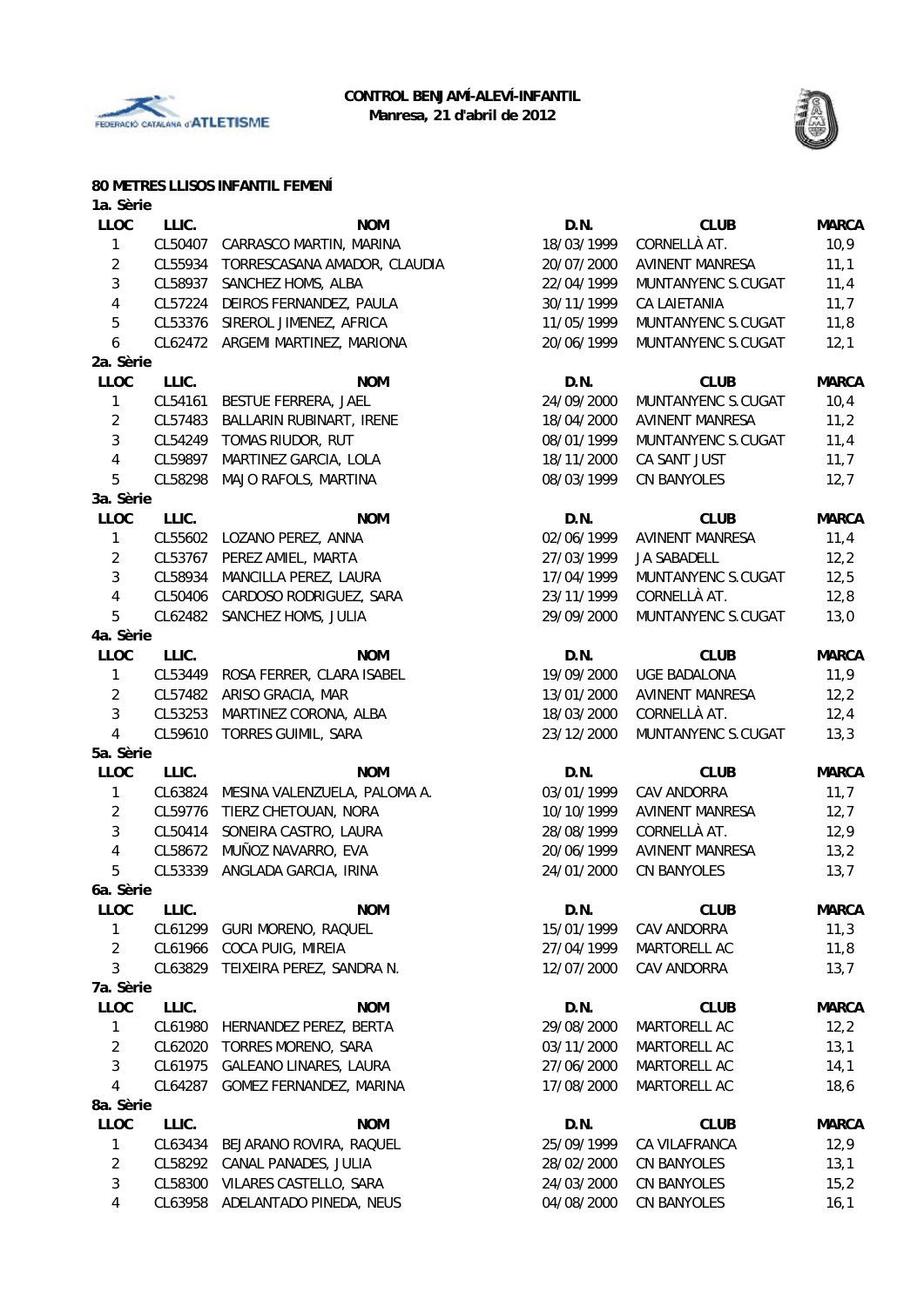



|                  |         | 3000 METRES MARXA INFANTIL FEMENÍ    |            |                        |              |
|------------------|---------|--------------------------------------|------------|------------------------|--------------|
| <b>LLOC</b>      | LLIC.   | <b>NOM</b>                           | D.N.       | <b>CLUB</b>            | <b>MARCA</b> |
| $\mathbf{1}$     |         | CT20889 CASTEJON LATRAS, ALICIA      | 26/05/1999 | ISS - L'HOSPITALET     | 16,05,1      |
| $\overline{2}$   |         | CL53409 DE TORRES GIMENO, JULIA      | 14/07/2000 | CORNELLÀ AT.           | 16, 34, 3    |
| $\mathbf{3}$     |         | CL54794 RUIZ BETLEJ, GEORGINA        | 02/07/1999 | GIRONA C.BRAVA-CAP     | 17, 12, 0    |
| $\overline{4}$   | CL58672 | MUÑOZ NAVARRO, EVA                   | 20/06/1999 | AVINENT MANRESA        | 18, 43, 3    |
| $\sqrt{5}$       | CL50406 | CARDOSO RODRIGUEZ, SARA              | 23/11/1999 | CORNELLÀ AT.           | 19, 24, 6    |
| $\boldsymbol{6}$ | CL56845 | GONZALEZ MORA, IRENE                 | 06/01/2000 | CA LAIETANIA           | 19,51,2      |
| $\overline{7}$   | CL53339 | ANGLADA GARCIA, IRINA                | 24/01/2000 | <b>CN BANYOLES</b>     | 20,06,5      |
| 8                | CL54475 | BLANCH AZNAR, MARIA                  | 30/03/1999 | MUNTANYENC S.CUGAT     | 20, 25, 2    |
| 9                | CL58298 | MAJO RAFOLS, MARTINA                 | 08/03/1999 | CN BANYOLES            | 21,04,6      |
| 10               |         | CL50414 SONEIRA CASTRO, LAURA        | 28/08/1999 | CORNELLÀ AT.           | 22,01,4      |
|                  |         | SALT DE LLARGADA INFANTIL FEMENÍ     |            |                        |              |
| LLOC             | LLIC.   | <b>NOM</b>                           | D.N.       | <b>CLUB</b>            | <b>MARCA</b> |
| $\mathbf{1}$     |         | CL54161 BESTUE FERRERA, JAEL         | 24/09/2000 | MUNTANYENC S.CUGAT     | 4,21         |
| $\overline{2}$   |         | CL53376 SIREROL JIMENEZ, AFRICA      | 11/05/1999 | MUNTANYENC S.CUGAT     | 4,18         |
| $\mathbf{3}$     |         | CL61966 COCA PUIG, MIREIA            | 27/04/1999 | MARTORELL AC           | 4,13         |
| 4                |         | CL55934 TORRESCASANA AMADOR, CLAUDIA | 20/07/2000 | <b>AVINENT MANRESA</b> | 4,12         |
| $\sqrt{5}$       | CL50407 | CARRASCO MARTIN, MARINA              | 18/03/1999 | CORNELLÀ AT.           | 4,11         |
| 6                | CL59897 | MARTINEZ GARCIA, LOLA                | 18/11/2000 | CA SANT JUST           | 4,10         |
| $\overline{7}$   | CL57224 | DEIROS FERNANDEZ, PAULA              | 30/11/1999 | CA LAIETANIA           | 3,75         |
| 8                | CL54249 | TOMAS RIUDOR, RUT                    | 08/01/1999 | MUNTANYENC S.CUGAT     | 3,66         |
| 9                |         | CL52039 GARCIA PUIGBO, ARIADNA       | 30/05/1999 | AVINENT MANRESA        | 3,64         |
| $10\,$           |         | CL55603 PERARNAU MASSANES, MARTA     | 23/02/1999 | AVINENT MANRESA        | 3,64         |
| 11               |         | CL61980 HERNANDEZ PEREZ, BERTA       | 29/08/2000 | MARTORELL AC           | 3,63         |
| 12               | CL53767 | PEREZ AMIEL, MARTA                   | 27/03/1999 | JA SABADELL            | 3,61         |
| 13               | CL52298 | LIRIA RUIZ, ELSA                     | 02/01/1999 | AVINENT MANRESA        | 3,60         |
| 14               | CL55602 | LOZANO PEREZ, ANNA                   | 02/06/1999 | AVINENT MANRESA        | 3,60         |
| 15               | CL55931 | MEHAND EL HANKARI, SALMA             | 08/08/2000 | AVINENT MANRESA        | 3,49         |
| 16               | CL57482 | ARISO GRACIA, MAR                    | 13/01/2000 | AVINENT MANRESA        | 3,46         |
| 17               | CL59776 | TIERZ CHETOUAN, NORA                 | 10/10/1999 | AVINENT MANRESA        | 3,34         |
| 18               |         | CL64287 GOMEZ FERNANDEZ, MARINA      | 17/08/2000 | MARTORELL AC           | 3,33         |
| 19               |         | CL63824 MESINA VALENZUELA, PALOMA A. | 03/01/1999 | CAV ANDORRA            | 3,32         |
| 20               |         | CL57483 BALLARIN RUBINART, IRENE     | 18/04/2000 | AVINENT MANRESA        | 3,24         |
| 21               |         | CL62482 SANCHEZ HOMS, JULIA          | 29/09/2000 | MUNTANYENC S.CUGAT     | 3,11         |
| 22               | CL62472 | ARGEMI MARTINEZ, MARIONA             | 20/06/1999 | MUNTANYENC S.CUGAT     | 3,08         |
| 23               | CL53253 | MARTINEZ CORONA, ALBA                | 18/03/2000 | CORNELLÀ AT.           | 3,02         |
| 24               | CL61975 | GALEANO LINARES, LAURA               | 27/06/2000 | MARTORELL AC           | 3,01         |
| 25               | CL62020 | TORRES MORENO, SARA                  | 03/11/2000 | MARTORELL AC           | 2,92         |
| 26               | CL53449 | ROSA FERRER, CLARA ISABEL            | 19/09/2000 | <b>UGE BADALONA</b>    | 2,87         |
| 27               | CL63434 | BEJARANO ROVIRA, RAQUEL              | 25/09/1999 | CA VILAFRANCA          | 2,83         |
| 28               | CL58300 | VILARES CASTELLO, SARA               | 24/03/2000 | <b>CN BANYOLES</b>     | 2,64         |
| 29               | CL63829 | TEIXEIRA PEREZ, SANDRA N.            | 12/07/2000 | CAV ANDORRA            | 2,57         |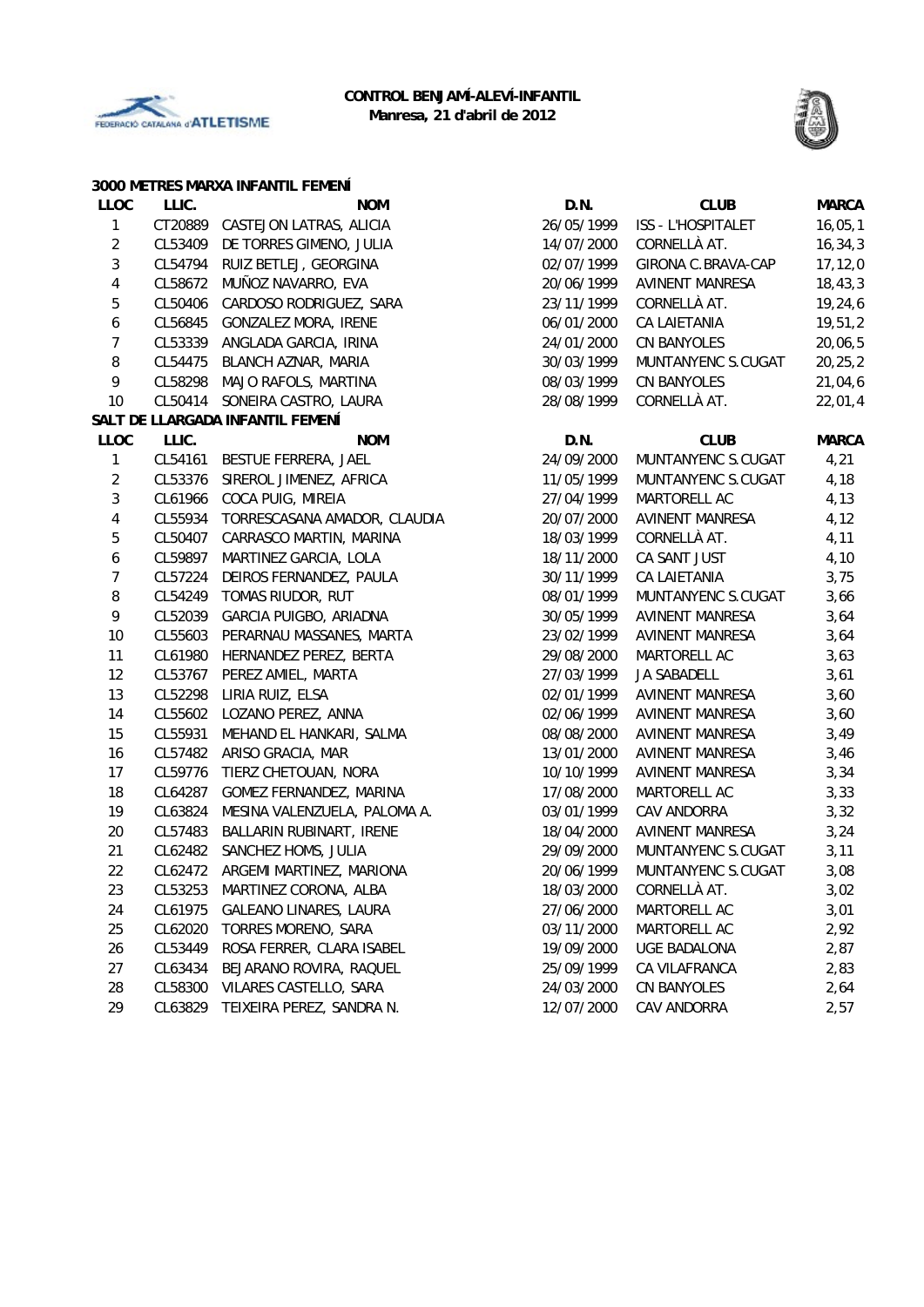



|                |         | LLANÇAMENT DE JAVELINA INFANTIL FEMENÍ |            |                        |              |
|----------------|---------|----------------------------------------|------------|------------------------|--------------|
| <b>LLOC</b>    | LLIC.   | <b>NOM</b>                             | D.N.       | <b>CLUB</b>            | <b>MARCA</b> |
| $\mathbf{1}$   |         | CL55934 TORRESCASANA AMADOR, CLAUDIA   | 20/07/2000 | <b>AVINENT MANRESA</b> | 18,07        |
| $\overline{a}$ |         | CL53340 MOLAS RODRIGUEZ, MIREIA        | 12/12/1999 | CN BANYOLES            | 15,92        |
| $\mathbf{3}$   |         | CL61966 COCA PUIG, MIREIA              | 27/04/1999 | MARTORELL AC           | 15,73        |
| 4              |         | CL50406 CARDOSO RODRIGUEZ, SARA        | 23/11/1999 | CORNELLÀ AT.           | 15,42        |
| 5              |         | CL50414 SONEIRA CASTRO, LAURA          | 28/08/1999 | CORNELLÀ AT.           | 15, 15       |
| 6              |         | CL50407 CARRASCO MARTIN, MARINA        | 18/03/1999 | CORNELLÀ AT.           | 13,55        |
| $\overline{7}$ |         | CL52298 LIRIA RUIZ, ELSA               | 02/01/1999 | AVINENT MANRESA        | 10,94        |
| $\, 8$         |         | CL58934 MANCILLA PEREZ, LAURA          | 17/04/1999 | MUNTANYENC S.CUGAT     | 10,78        |
| 9              | CL55931 | MEHAND EL HANKARI, SALMA               | 08/08/2000 | AVINENT MANRESA        | 10,73        |
| $10$           | CL53253 | MARTINEZ CORONA, ALBA                  | 18/03/2000 | CORNELLÀ AT.           | 10,41        |
| 11             |         | CL59776 TIERZ CHETOUAN, NORA           | 10/10/1999 | AVINENT MANRESA        | 10,40        |
| 12             |         | CL62472 ARGEMI MARTINEZ, MARIONA       | 20/06/1999 | MUNTANYENC S.CUGAT     | 10,31        |
| 13             |         | CL58298 MAJO RAFOLS, MARTINA           | 08/03/1999 | CN BANYOLES            | 10,22        |
| 14             |         | CL53409 DE TORRES GIMENO, JULIA        | 14/07/2000 | CORNELLÀ AT.           | 9,52         |
| 15             |         | CL58300 VILARES CASTELLO, SARA         | 24/03/2000 | CN BANYOLES            | 8,14         |
| 16             |         | CL52039 GARCIA PUIGBO, ARIADNA         | 30/05/1999 | AVINENT MANRESA        | 8,04         |
| 17             |         | CL58672 MUÑOZ NAVARRO, EVA             | 20/06/1999 | AVINENT MANRESA        | 7,19         |
| 18             |         | CL58292 CANAL PANADES, JULIA           | 28/02/2000 | CN BANYOLES            | 6,51         |
| 19             |         | CL59610 TORRES GUIMIL, SARA            | 23/12/2000 | MUNTANYENC S.CUGAT     | 5,78         |
| 20             |         | CL63958 ADELANTADO PINEDA, NEUS        | 04/08/2000 | CN BANYOLES            | 5,53         |
|                |         | LLANÇAMENT DE MARTELL INFANTIL FEMENÍ  |            |                        |              |
| LLOC           | LLIC.   | <b>NOM</b>                             | D.N.       | <b>CLUB</b>            | <b>MARCA</b> |
| $\mathbf{1}$   |         | CL50406 CARDOSO RODRIGUEZ, SARA        | 23/11/1999 | CORNELLÀ AT.           | 23,45        |
| $\overline{2}$ |         | CL58934 MANCILLA PEREZ, LAURA          | 17/04/1999 | MUNTANYENC S.CUGAT     | 22,77        |
| $\mathfrak{Z}$ |         | CL52298 LIRIA RUIZ, ELSA               | 02/01/1999 | <b>AVINENT MANRESA</b> | 22,24        |
| 4              |         | CL59776 TIERZ CHETOUAN, NORA           | 10/10/1999 | AVINENT MANRESA        | 21,55        |
| 5              |         | CL57483 BALLARIN RUBINART, IRENE       | 18/04/2000 | AVINENT MANRESA        | 21,09        |
| 6              |         | CL55603 PERARNAU MASSANES, MARTA       | 23/02/1999 | AVINENT MANRESA        | 20,41        |
| $\overline{7}$ |         | CL52039 GARCIA PUIGBO, ARIADNA         | 30/05/1999 | AVINENT MANRESA        | 19,11        |
| 8              |         | CL60410 MARTINEZ GIRALT, JUDIT         | 29/04/1999 | CA VILAFRANCA          | 17,20        |
| 9              |         | CL58672 MUÑOZ NAVARRO, EVA             | 20/06/1999 | AVINENT MANRESA        | 16,29        |
| $10$           |         | CL57482 ARISO GRACIA, MAR              | 13/01/2000 | AVINENT MANRESA        | 16, 17       |
| 11             |         | CL55602 LOZANO PEREZ, ANNA             | 02/06/1999 | AVINENT MANRESA        | 16, 13       |
| 12             |         | CL59610 TORRES GUIMIL, SARA            | 23/12/2000 | MUNTANYENC S.CUGAT     | 15,47        |
| 13             |         | CL55934 TORRESCASANA AMADOR, CLAUDIA   | 20/07/2000 | <b>AVINENT MANRESA</b> | 14,26        |
| 14             |         | CL62472 ARGEMI MARTINEZ, MARIONA       | 20/06/1999 | MUNTANYENC S.CUGAT     | 13,33        |
| 15             | CL55931 | MEHAND EL HANKARI, SALMA               | 08/08/2000 | <b>AVINENT MANRESA</b> | 13,21        |
|                |         |                                        |            |                        |              |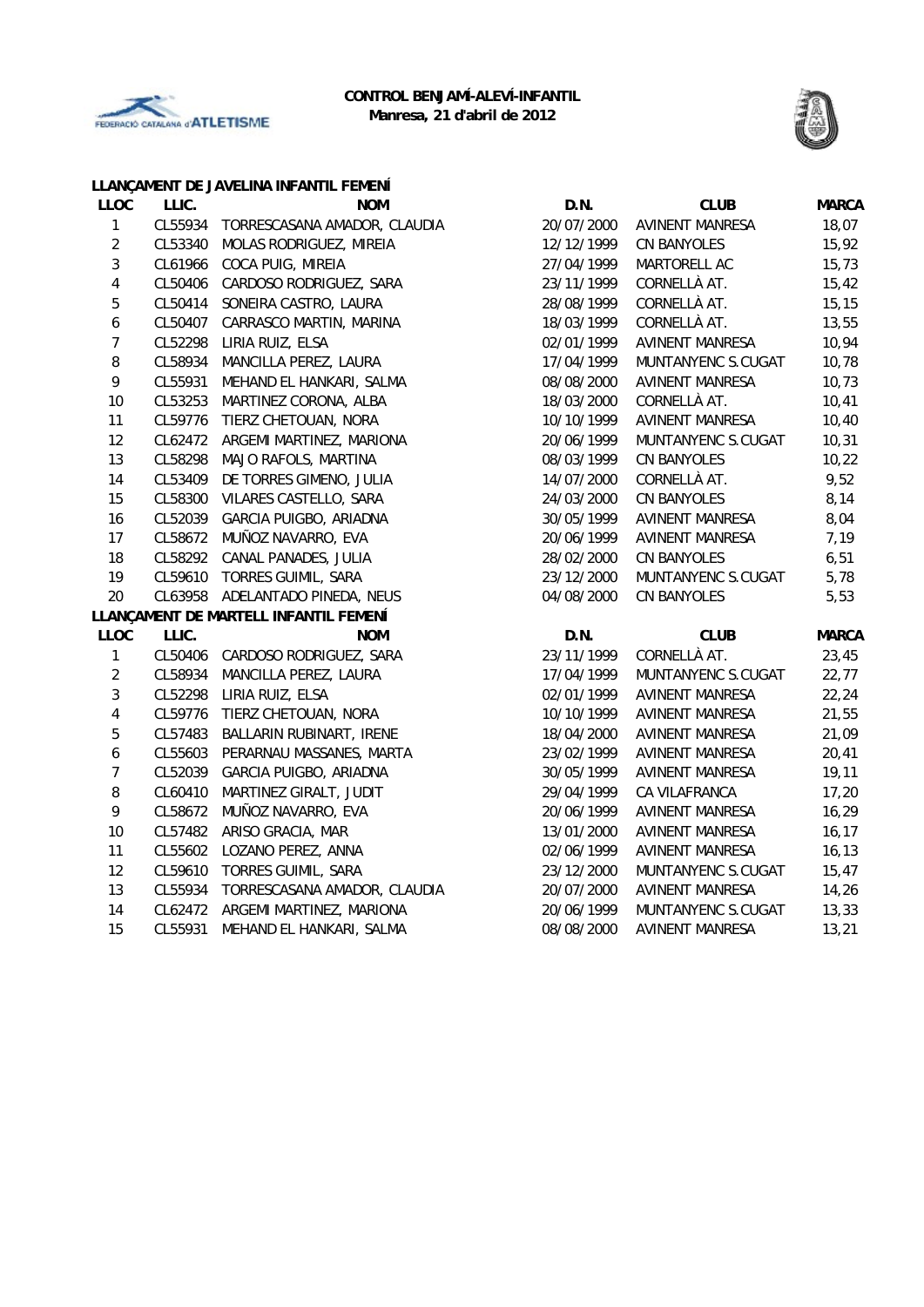



# **2000 METRES LLISOS ALEVÍ MASCULÍ**

| <b>LLOC</b>    | LLIC.   | <b>NOM</b>                      | D.N.       | <b>CLUB</b>               | <b>MARCA</b> |
|----------------|---------|---------------------------------|------------|---------------------------|--------------|
| 1              | CL56644 | <b>CLEMENTE MARIN, SUHAIL</b>   | 10/04/2001 | CA VILAFRANCA             | 7,12,5       |
| $\overline{2}$ | CL57550 | SEGURA PESUDO, BEZA             | 13/01/2002 | CA CANALETES              | 7,31,6       |
| 3              | CL56888 | PEREZ MOLERO, MARIO             | 20/02/2001 | <b>UGE BADALONA</b>       | 7,33,8       |
| 4              | CL57460 | <b>BADIA CELMA, JAN</b>         | 13/06/2002 | UA RUBÍ                   | 7,35,9       |
| 5              | CL61231 | ALVAREZ CARACUEL, SERGI         | 04/05/2002 | <b>AVINENT MANRESA</b>    | 7,37,7       |
| 6              | CL58679 | <b>TORRES VILA, MARC</b>        | 05/11/2002 | <b>AVINENT MANRESA</b>    | 7,38,5       |
| 7              | CL59262 | PUEYO REPULLO, JAUME            | 12/10/2001 | CAV ANDORRA               | 7,41,8       |
| 8              | CL58664 | FERNANDEZ SERRANO, MARC         | 30/12/2002 | <b>AVINENT MANRESA</b>    | 7,42,0       |
| 9              | CL55925 | MERINO SARDAÑES, GERARD         | 01/08/2001 | UA RUBÍ                   | 7,48,1       |
| 10             | CL62983 | SOLER PRIOR, JAN                | 04/10/2002 | UA RUBÍ                   | 7,53,4       |
| 11             | CL63956 | TEIXIDOR VILARRASSA, MARC       | 06/04/2001 | CN BANYOLES               | 7,53,7       |
| 12             | CL58668 | JANE VILA, ERIC                 | 30/08/2001 | <b>AVINENT MANRESA</b>    | 7,57,4       |
| 13             | CL63745 | ALTIMIRA SANCHIS, POL           | 23/09/2002 | <b>CA LAIETANIA</b>       | 8,06,5       |
| 14             | CL59270 | <b>GARCIA GIMENO, ADRIAN</b>    | 23/02/2002 | <b>CA GRANOLLERS</b>      | 8,07,3       |
| 15             | CL62970 | FERNANDEZ MARTINEZ, NESTOR      | 06/03/2002 | <b>UA RUBÍ</b>            | 8,12,8       |
| 16             | CL58505 | ESCOLA LLOVERA, IGNASI          | 13/12/2002 | CA VILAFRANCA             | 8, 25, 1     |
| 17             | CL57432 | CORBERA LACAL, FERRAN           | 29/12/2002 | <b>CA PARETS</b>          | 8,28,6       |
| 18             | CL60959 | <b>VALDES GRIS, SERGI</b>       | 08/03/2001 | <b>ISS - L'HOSPITALET</b> | 8,29,2       |
| 19             | CL60602 | DARNES CROS, JOEL               | 04/05/2001 | <b>CN BANYOLES</b>        | 8,42,0       |
| 20             | CL60199 | RODRIGUEZ MASDEU, JOAN          | 27/02/2001 | <b>UGE BADALONA</b>       | 8,54,9       |
| 21             | CL60204 | SERRA PI, MATEU                 | 23/12/2002 | <b>UGE BADALONA</b>       | 9,48,0       |
|                | CL64421 | LLADO ORTIZ, SERGI              | 26/03/2002 | <b>CA LAIETANIA</b>       | RET.         |
|                |         | 60 METRES TANQUES ALEVÍ MASCULÍ |            |                           |              |
| 1A. SÈRIE      |         |                                 |            |                           |              |
| <b>LLOC</b>    | LLIC.   | <b>NOM</b>                      | D.N.       | <b>CLUB</b>               | <b>MARCA</b> |
| 1              | CL63956 | TEIXIDOR VILARRASSA, MARC       | 06/04/2001 | <b>CN BANYOLES</b>        | 10, 8        |
| $\overline{2}$ | CL55587 | DE ARRIBA CERAROLS, ARNAU       | 04/04/2001 | AVINENT MANRESA           | 11,0         |
| 3              | CL56888 | PEREZ MOLERO, MARIO             | 20/02/2001 | <b>UGE BADALONA</b>       | 11,3         |
| 4              | CL55925 | MERINO SARDAÑES, GERARD         | 01/08/2001 | UA RUBÍ                   | 11,5         |
| 5              | CL59262 | PUEYO REPULLO, JAUME            | 12/10/2001 | CAV ANDORRA               | 11,9         |
| 6              | CL62970 | FERNANDEZ MARTINEZ, NESTOR      | 06/03/2002 | UA RUBÍ                   | 13,0         |
| 2A. SÈRIE      |         |                                 |            |                           |              |
| <b>LLOC</b>    | LLIC.   | <b>NOM</b>                      | D.N.       | <b>CLUB</b>               | MARCA        |
| 1              | CL62172 | LASHERAS COLOME, RICARD         | 12/02/2001 | <b>AVINENT MANRESA</b>    | 11,4         |
| $\overline{2}$ | CL57460 | <b>BADIA CELMA, JAN</b>         | 13/06/2002 | UA RUBÍ                   | 11,9         |
| 3              | CL57432 | CORBERA LACAL, FERRAN           | 29/12/2002 | CA PARETS                 | 12,8         |
| 4              | CL57550 | SEGURA PESUDO, BEZA             | 13/01/2002 | CA CANALETES              | 13,1         |
| 5              | CL60199 | RODRIGUEZ MASDEU, JOAN          | 27/02/2001 | <b>UGE BADALONA</b>       | 13,3         |
| 3A. SÈRIE      |         |                                 |            |                           |              |
| <b>LLOC</b>    | LLIC.   | <b>NOM</b>                      | D.N.       | <b>CLUB</b>               | <b>MARCA</b> |
| 1              | CL58664 | FERNANDEZ SERRANO, MARC         | 30/12/2002 | <b>AVINENT MANRESA</b>    | 11,5         |
| $\overline{2}$ | CL59753 | CASELLAS NOTARIO, ORIOL         | 12/11/2001 | <b>AVINENT MANRESA</b>    | 11,8         |
| 3              | CL58668 | JANE VILA, ERIC                 | 30/08/2001 | <b>AVINENT MANRESA</b>    | 12,1         |
| 4              | CL59270 | <b>GARCIA GIMENO, ADRIAN</b>    | 23/02/2002 | CA GRANOLLERS             | 12,4         |
| 5              | CL61231 | ALVAREZ CARACUEL, SERGI         | 04/05/2002 | <b>AVINENT MANRESA</b>    | 12,6         |
| 6              | CL64247 | MONTERO ARROYO, TRISTAN         | 30/07/2002 | RIPOLLET UA               | 13,5         |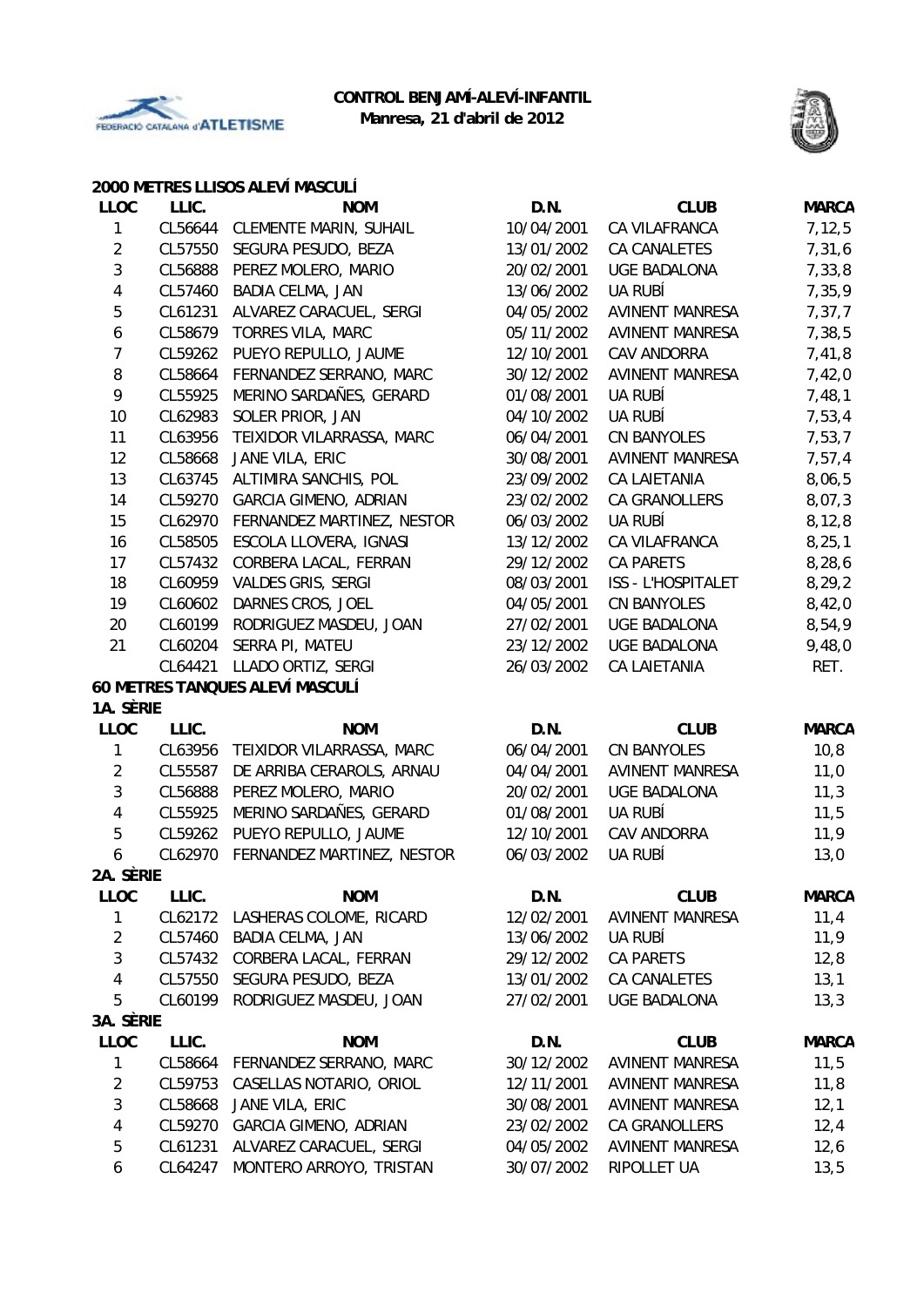



| 4A. SÈRIE               |         |                                  |            |                        |              |
|-------------------------|---------|----------------------------------|------------|------------------------|--------------|
| <b>LLOC</b>             | LLIC.   | <b>NOM</b>                       | D.N.       | <b>CLUB</b>            | <b>MARCA</b> |
| 1                       | CL56456 | ARTIGAS MEDINA, JOAN             | 06/02/2001 | MUNTANYENC S.CUGAT     | 11,1         |
| $\overline{2}$          | CL63836 | SOTELO GIMFARRER, JOSEP MARIA    | 27/12/2001 | <b>CA LAIETANIA</b>    | 11,4         |
| 3                       | CL63745 | ALTIMIRA SANCHIS, POL            | 23/09/2002 | <b>CA LAIETANIA</b>    | 11,6         |
| 5A. SÈRIE               |         |                                  |            |                        |              |
| <b>LLOC</b>             | LLIC.   | <b>NOM</b>                       | D.N.       | <b>CLUB</b>            | <b>MARCA</b> |
| $\mathbf{1}$            | CL61235 | MOLINA GOMEZ, ERIC               | 24/01/2002 | <b>AVINENT MANRESA</b> | 10, 8        |
| $\overline{2}$          | CL61237 | SANTANACH PINTOR, PAU            | 16/07/2002 | AVINENT MANRESA        | 12,5         |
| 3                       | CL58679 | <b>TORRES VILA, MARC</b>         | 05/11/2002 | <b>AVINENT MANRESA</b> | 12,7         |
| 4                       | CL64421 | LLADO ORTIZ, SERGI               | 26/03/2002 | <b>CA LAIETANIA</b>    | 13,2         |
| 5                       | CL60204 | SERRA PI, MATEU                  | 23/12/2002 | <b>UGE BADALONA</b>    | 13,6         |
|                         |         | LLANÇAMENT DE DISC ALEVÍ MASCULÍ |            |                        |              |
| <b>LLOC</b>             | LLIC.   | <b>NOM</b>                       | D.N.       | <b>CLUB</b>            | <b>MARCA</b> |
| 1                       | CL59412 | RODRIGUEZ DIEZ, PAU              | 10/05/2001 | <b>UA TERRASSA</b>     | 20, 36       |
| $\overline{2}$          | CL63836 | SOTELO GIMFARRER, JOSEP MARIA    | 27/12/2001 | <b>CA LAIETANIA</b>    | 16,68        |
| 3                       | CL61235 | MOLINA GOMEZ, ERIC               | 24/01/2002 | <b>AVINENT MANRESA</b> | 16, 24       |
| $\overline{\mathbf{4}}$ | CL62172 | LASHERAS COLOME, RICARD          | 12/02/2001 | <b>AVINENT MANRESA</b> | 14,68        |
| 5                       | CL63745 | ALTIMIRA SANCHIS, POL            | 23/09/2002 | <b>CA LAIETANIA</b>    | 14,50        |
| 6                       | CL63957 | MEDINA FREIXA, ALEX              | 23/08/2002 | <b>CN BANYOLES</b>     | 12,64        |
| 7                       | CL59753 | CASELLAS NOTARIO, ORIOL          | 12/11/2001 | <b>AVINENT MANRESA</b> | 12,25        |
| 8                       | CL53880 | LEAL VICO, FRANCESC              | 10/05/2002 | <b>JA SABADELL</b>     | 11,68        |
| 9                       | CL61237 | SANTANACH PINTOR, PAU            | 16/07/2002 | <b>AVINENT MANRESA</b> | 11,46        |
| 10                      | CL55587 | DE ARRIBA CERAROLS, ARNAU        | 04/04/2001 | <b>AVINENT MANRESA</b> | 11,44        |
| 11                      | CL56888 | PEREZ MOLERO, MARIO              | 20/02/2001 | <b>UGE BADALONA</b>    | 10,60        |
| 12                      | CL60199 | RODRIGUEZ MASDEU, JOAN           | 27/02/2001 | <b>UGE BADALONA</b>    | 9,44         |
|                         | CL63956 | TEIXIDOR VILARRASSA, MARC        | 06/04/2001 | <b>CN BANYOLES</b>     | <b>NULS</b>  |
|                         | CL55925 | MERINO SARDAÑES, GERARD          | 01/08/2001 | UA RUBÍ                | <b>NULS</b>  |
|                         | CL64421 | LLADO ORTIZ, SERGI               | 26/03/2002 | CA LAIETANIA           | <b>NULS</b>  |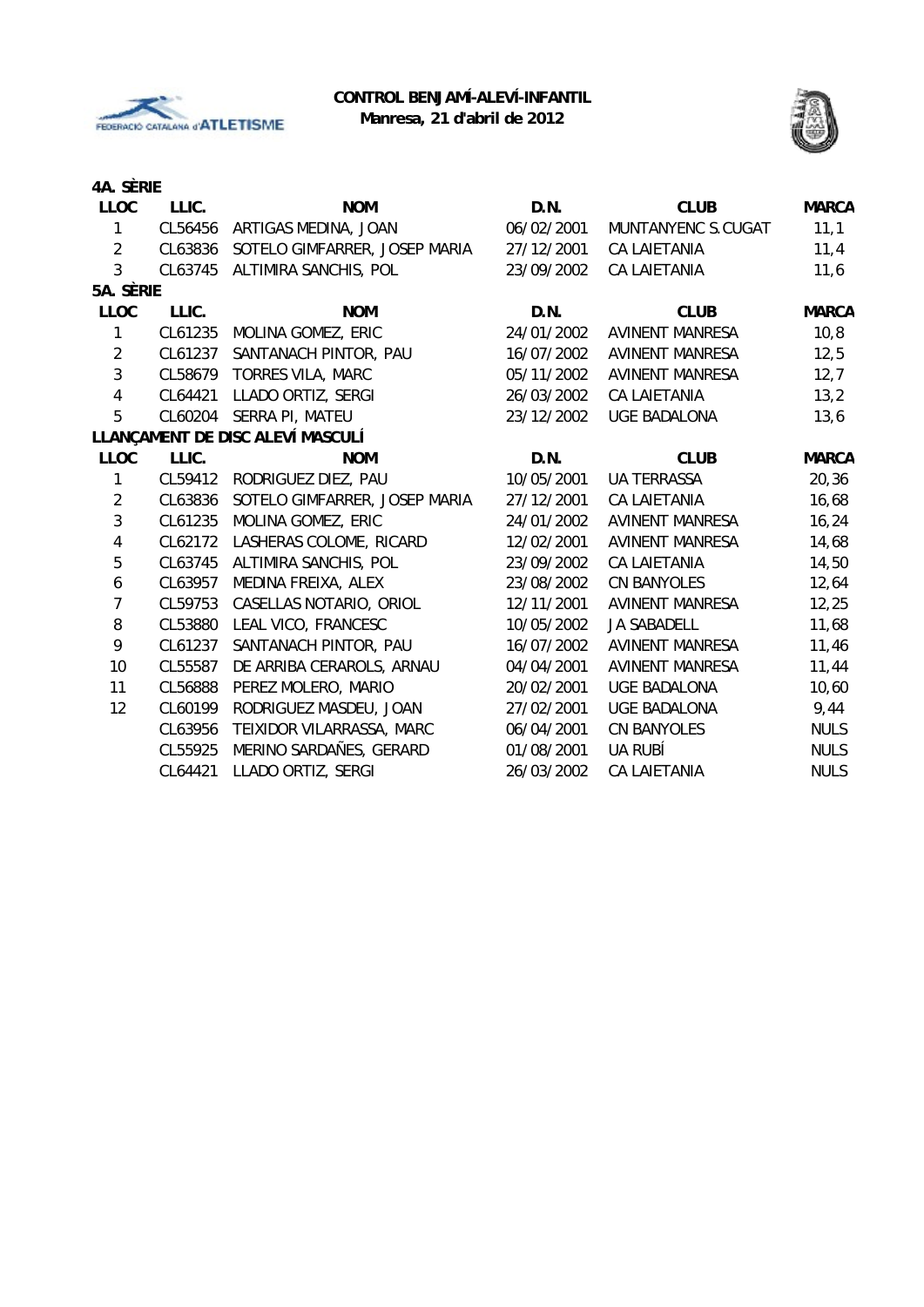



# **LLANÇAMENT DE PILOTA ALEVÍ MASCULÍ**

| <b>LLOC</b>      | LLIC.   | <b>NOM</b>                    | D.N.       | <b>CLUB</b>            | <b>MARCA</b> |
|------------------|---------|-------------------------------|------------|------------------------|--------------|
| 1                | CL58664 | FERNANDEZ SERRANO, MARC       | 30/12/2002 | <b>AVINENT MANRESA</b> | 24,87        |
| $\overline{2}$   | CL61235 | MOLINA GOMEZ, ERIC            | 24/01/2002 | AVINENT MANRESA        | 24,44        |
| 3                | CL59262 | PUEYO REPULLO, JAUME          | 12/10/2001 | CAV ANDORRA            | 23,74        |
| 4                | CL53880 | LEAL VICO, FRANCESC           | 10/05/2002 | <b>JA SABADELL</b>     | 23,35        |
| 5                | CL56644 | <b>CLEMENTE MARIN, SUHAIL</b> | 10/04/2001 | CA VILAFRANCA          | 22,98        |
| $\boldsymbol{6}$ | CL56888 | PEREZ MOLERO, MARIO           | 20/02/2001 | <b>UGE BADALONA</b>    | 21,91        |
| 7                | CL60602 | DARNES CROS, JOEL             | 04/05/2001 | <b>CN BANYOLES</b>     | 21,23        |
| 8                | CL63745 | ALTIMIRA SANCHIS, POL         | 23/09/2002 | <b>CA LAIETANIA</b>    | 21,21        |
| 9                | CL55587 | DE ARRIBA CERAROLS, ARNAU     | 04/04/2001 | AVINENT MANRESA        | 20,71        |
| 10               | CL55925 | MERINO SARDAÑES, GERARD       | 01/08/2001 | UA RUBÍ                | 20,61        |
| 11               | CL63957 | MEDINA FREIXA, ALEX           | 23/08/2002 | CN BANYOLES            | 20, 17       |
| 12               | CL63836 | SOTELO GIMFARRER, JOSEP MARIA | 27/12/2001 | CA LAIETANIA           | 19,91        |
| 13               | CL60199 | RODRIGUEZ MASDEU, JOAN        | 27/02/2001 | <b>UGE BADALONA</b>    | 19,76        |
| 14               | CL63956 | TEIXIDOR VILARRASSA, MARC     | 06/04/2001 | <b>CN BANYOLES</b>     | 19,73        |
| 15               | CL62172 | LASHERAS COLOME, RICARD       | 12/02/2001 | <b>AVINENT MANRESA</b> | 19,25        |
| 16               | CL61237 | SANTANACH PINTOR, PAU         | 16/07/2002 | <b>AVINENT MANRESA</b> | 18,93        |
| 17               | CL57195 | MARTIN CALVO, ALEX            | 01/03/2002 | RIPOLLET UA            | 18,89        |
| 18               | CL64247 | MONTERO ARROYO, TRISTAN       | 30/07/2002 | RIPOLLET UA            | 18,48        |
| 19               | CL59753 | CASELLAS NOTARIO, ORIOL       | 12/11/2001 | AVINENT MANRESA        | 17,35        |
| 20               | CL58668 | JANE VILA, ERIC               | 30/08/2001 | <b>AVINENT MANRESA</b> | 16,06        |
| 21               | CL64421 | LLADO ORTIZ, SERGI            | 26/03/2002 | CA LAIETANIA           | 14,88        |
| 22               | CL58679 | TORRES VILA, MARC             | 05/11/2002 | <b>AVINENT MANRESA</b> | 13,84        |
| 23               | CL62970 | FERNANDEZ MARTINEZ, NESTOR    | 06/03/2002 | UA RUBÍ                | 12,75        |
| 24               | CL61231 | ALVAREZ CARACUEL, SERGI       | 04/05/2002 | AVINENT MANRESA        | 12,33        |
| 25               | CL60204 | SERRA PI, MATEU               | 23/12/2002 | <b>UGE BADALONA</b>    | 7,70         |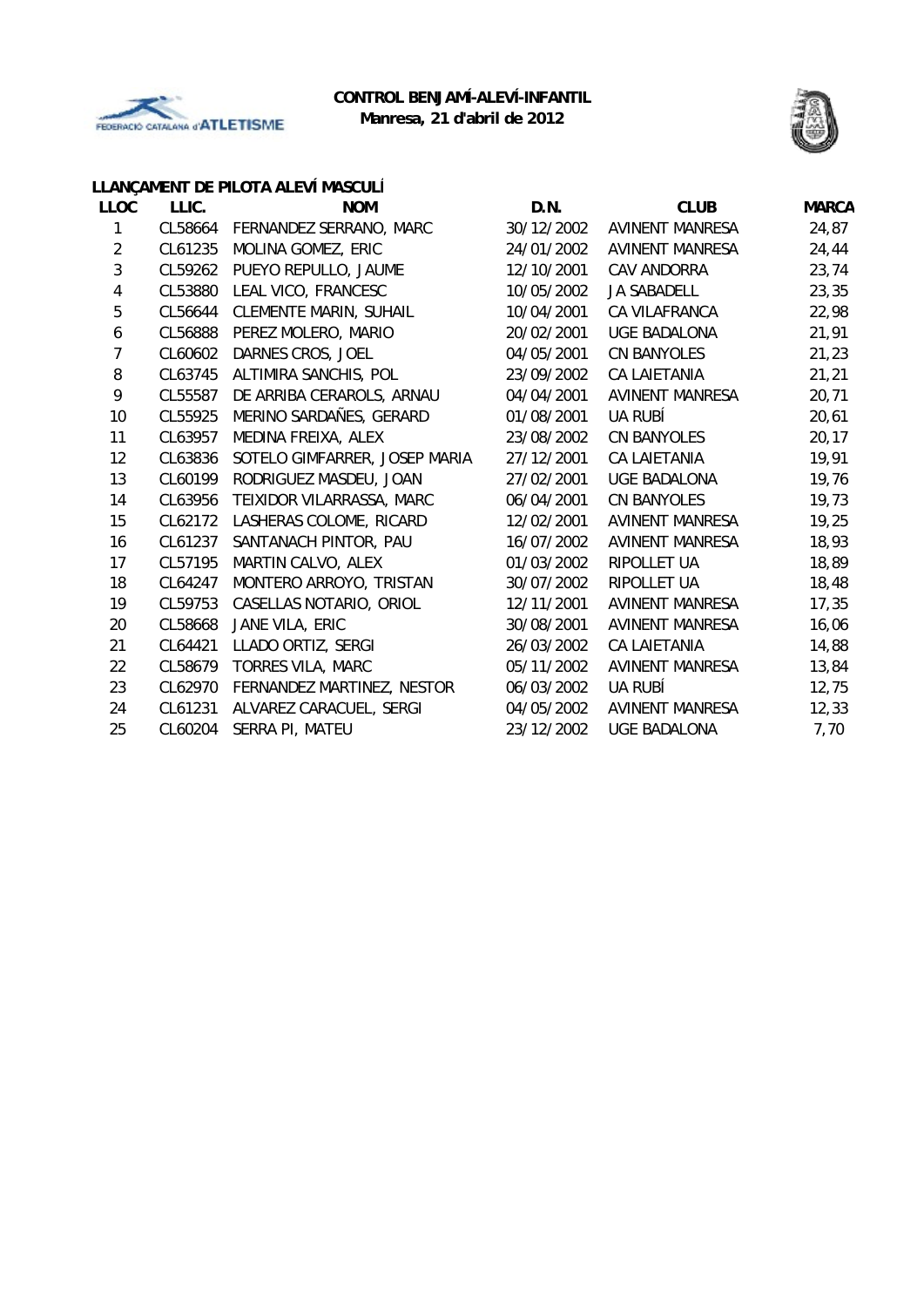



## **2000 METRES LLISOS ALEVÍ FEMENÍ**

| <b>LLOC</b>    | LLIC.   | <b>NOM</b>                     | D.N.       | <b>CLUB</b>            | <b>MARCA</b> |
|----------------|---------|--------------------------------|------------|------------------------|--------------|
| $\mathbf{1}$   |         | CL61012 PUJOL ZORITA, MARIA    | 10/06/2001 | JA SABADELL            | 7,41,4       |
| $\sqrt{2}$     | CL60946 | RUIZ GRIMSHAW, HANNAH          | 21/12/2001 | CA LAIETANIA           | 7,53,7       |
| $\mathfrak{Z}$ | CL57657 | CERDEIRA I CASALS, AINA        | 23/10/2001 | CA OLESA               | 7,55,6       |
| $\sqrt{4}$     | CL55583 | TARRAGO CLOP, MERITXELL        | 13/01/2001 | <b>AVINENT MANRESA</b> | 8,00,2       |
| 5              | CL58521 | MORALES ARROYO, MIREIA         | 03/11/2001 | UA RUBÍ                | 8,02,5       |
| 6              | CL57168 | MARTINEZ GONZALEZ, ELENA       | 10/07/2002 | CORNELLÀ AT.           | 8,08,5       |
| $\overline{7}$ | CL62008 | PINO CEREZO, AUREA             | 17/01/2002 | MARTORELL AC           | 8, 16, 3     |
| 8              | CL56745 | ONWUKA, AMARACHI SANDRA        | 05/12/2001 | <b>CA LAIETANIA</b>    | 8, 24, 1     |
| 9              | CL61749 | GROS, LEANE                    | 06/05/2002 | MUNTANYENC S.CUGAT     | 8, 24, 4     |
| 10             | CL57858 | SALGADO BOIXADERAS, JULIA      | 12/01/2002 | <b>UGE BADALONA</b>    | 8, 26, 1     |
| 11             | CL62157 | TOMAS MARTINEZ, LAIA           | 09/12/2001 | CA LAIETANIA           | 8,32,2       |
| 12             | CL60600 | EDO MARTINEZ, IONA             | 05/09/2001 | CN BANYOLES            | 8,38,5       |
| 13             | CL61273 | DORDAL MATEOS, BERTA           | 12/10/2002 | MUNTANYENC S.CUGAT     | 8,38,8       |
| 14             | CL55801 | VAZQUEZ MARCOS, LUCIA          | 24/06/2001 | <b>UGE BADALONA</b>    | 8,43,9       |
| 15             | CL57458 | ALARCON PEREZ, ALBA            | 07/09/2001 | UA RUBÍ                | 8,53,7       |
| 16             | CL58504 | SORT RUFAT, MIREIA             | 09/10/2001 | CA VILAFRANCA          | 8,54,6       |
| 17             | CL59206 | PASCUAL BARBANY, MARIA         | 01/10/2001 | UGE BADALONA           | 8,54,9       |
| 18             | CL63436 | XENIA MALLOFRE, MARTINA        | 03/03/2001 | CA VILAFRANCA          | 9,06,4       |
| 19             | CL63826 | SABIO SANCHEZ, MARIA           | 23/04/2001 | CAV ANDORRA            | 9,08,5       |
| 20             | CL58669 | JORBA LLOSES, CELIA            | 14/06/2002 | <b>AVINENT MANRESA</b> | 9,25,9       |
| 21             | CL61239 | TRAPE BERENGUER, ARIADNA       | 01/09/2002 | <b>AVINENT MANRESA</b> | 9,42,3       |
| 22             | CL63801 | ESTRUCH ESCAMEZ, MERITXELL     | 12/05/2001 | <b>AVINENT MANRESA</b> | 9,48,7       |
|                |         | 60 METRES TANQUES ALEVÍ FEMENÍ |            |                        |              |
| 1A. SÈRIE      |         |                                |            |                        |              |
| <b>LLOC</b>    | LLIC.   | <b>NOM</b>                     | D.N.       | <b>CLUB</b>            | <b>MARCA</b> |
| 1              | CL58758 | VIVES GALBANY, BERTA           | 26/03/2001 | CA MONTORNÈS           | 9,7          |
| $\overline{2}$ | CL59415 | SASOT TEIXIDO, ANNA            | 09/03/2001 | <b>UA TERRASSA</b>     | 10,3         |
| $\mathfrak{Z}$ | CL54843 | BUSCA VALLS, ROSA MARIA        | 08/05/2001 | CA LAIETANIA           | 10,7         |
| $\overline{4}$ | CL54844 | TORRES ALCARAZ, HELENA         | 17/03/2001 | CA LAIETANIA           | 11,7         |
| 5              | CL58521 | MORALES ARROYO, MIREIA         | 03/11/2001 | UA RUBÍ                | 12,1         |
| 6              | CL55926 | ARJONA HOLGADO, ALBA           | 27/09/2001 | UA RUBÍ                | 12,4         |
| 2A. SÈRIE      |         |                                |            |                        |              |
| <b>LLOC</b>    | LLIC.   | <b>NOM</b>                     | D.N.       | <b>CLUB</b>            | <b>MARCA</b> |
| 1              | CL55154 | FLORENZA NOVIALS, SILVIA       | 01/08/2001 | UA TERRASSA            | 11,5         |
| $\overline{2}$ | CL64420 | JENE VINUESA, BET              | 09/03/2001 | CA LAIETANIA           | 11,7         |
| $\sqrt{3}$     | CL60946 | RUIZ GRIMSHAW, HANNAH          | 21/12/2001 | CA LAIETANIA           | 11,9         |
| $\overline{4}$ | CL56899 | DALMAU CLOTET, JULIA           | 04/05/2001 | <b>AVINENT MANRESA</b> | 12,3         |
| 5              | CL59419 | SOLER ALCOLEA, PAULA           | 29/01/2001 | <b>UA TERRASSA</b>     | 12,5         |
| 3A. SÈRIE      |         |                                |            |                        |              |
| <b>LLOC</b>    | LLIC.   | <b>NOM</b>                     | D.N.       | <b>CLUB</b>            | <b>MARCA</b> |
| 1              | CL61093 | DEVERS CANTERO, JUDIT          | 18/01/2002 | <b>AVINENT MANRESA</b> | 10, 6        |
| $\overline{2}$ | CL60932 | ALSINA MUÑIZ, HELENA           | 22/05/2001 | <b>CA LAIETANIA</b>    | 11,2         |
| 3              | CL57469 | <b>GARCIA GIRAUT, AINA</b>     | 29/04/2001 | UA RUBÍ                | 11,5         |
| 4              | CL62157 | TOMAS MARTINEZ, LAIA           | 09/12/2001 | CA LAIETANIA           | 11,7         |
| 5              | CL57458 | ALARCON PEREZ, ALBA            | 07/09/2001 | UA RUBÍ                | 12,5         |
| 6              | CL55156 | BAENA MARTINEZ, ENYA           | 07/02/2001 | UA TERRASSA            | 12,8         |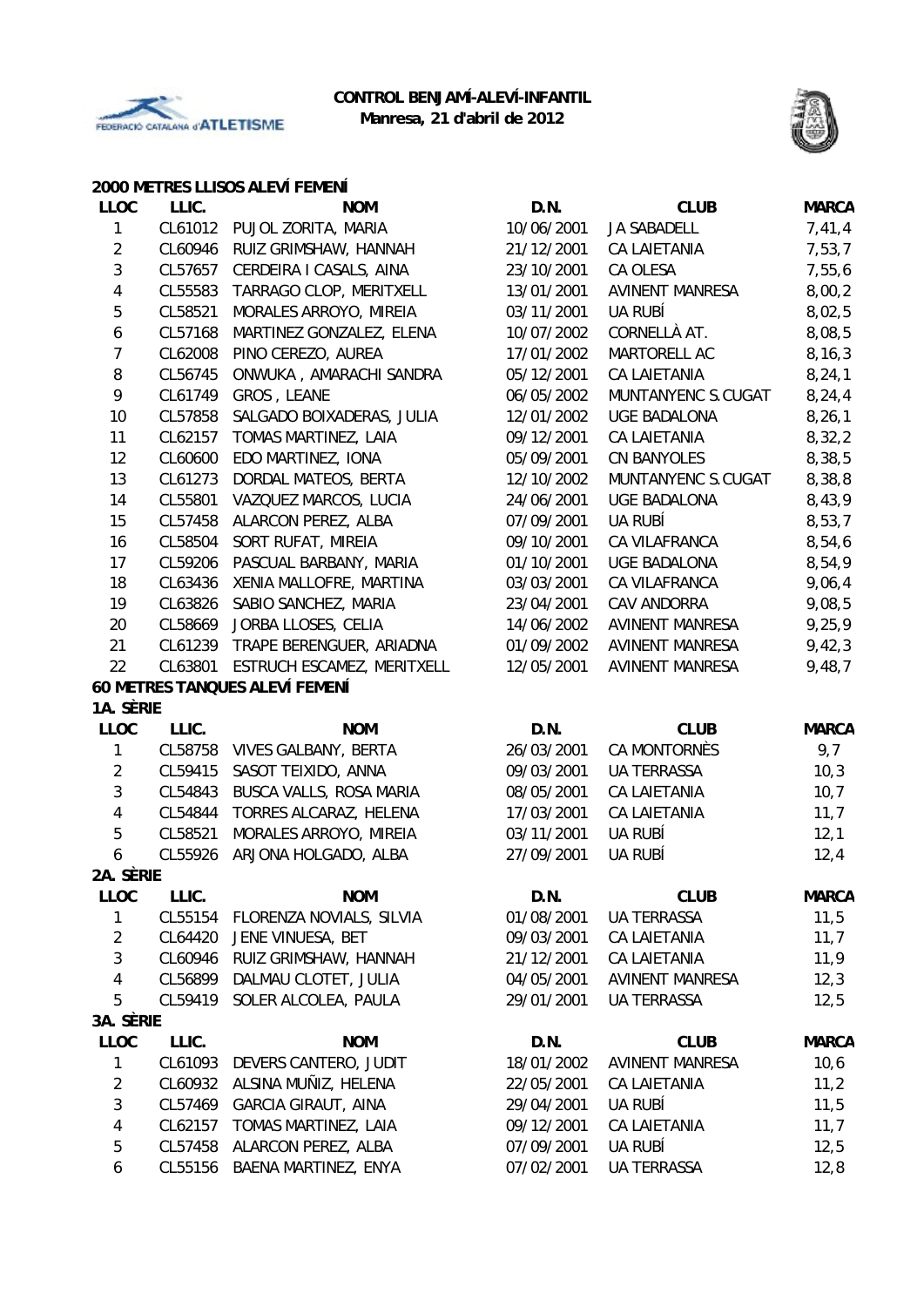



| 4A. SÈRIE               |         |                             |            |                                               |              |
|-------------------------|---------|-----------------------------|------------|-----------------------------------------------|--------------|
| <b>LLOC</b>             | LLIC.   | <b>NOM</b>                  | D.N.       | <b>CLUB</b>                                   | <b>MARCA</b> |
| 1                       | CL58659 | CANAL MARTINEZ, JUDITH      | 28/03/2002 | <b>AVINENT MANRESA</b>                        | 10,8         |
| $\overline{2}$          | CL55583 | TARRAGO CLOP, MERITXELL     | 13/01/2001 | <b>AVINENT MANRESA</b>                        | 11,9         |
| $\mathfrak{Z}$          | CL62703 | PEY RUBIO, QUERALT          | 20/11/2002 | <b>UA TERRASSA</b>                            | 12,2         |
| $\overline{\mathbf{4}}$ | CL61985 | LARA MARCHAL, VERONICA      | 09/06/2002 | MARTORELL AC                                  | 13,2         |
| 5                       | CL62175 | MARTINEZ ISART, JUDITH      | 12/04/2001 | <b>AVINENT MANRESA</b>                        | 13,6         |
| 6                       | CL63914 | DELGADO TORRERO, DESIREE    | 30/05/2002 | RIPOLLET UA                                   | 14,6         |
| 5A. SÈRIE               |         |                             |            |                                               |              |
| <b>LLOC</b>             | LLIC.   | <b>NOM</b>                  | D.N.       | <b>CLUB</b>                                   | <b>MARCA</b> |
| 1                       | CL57645 | RONCERO RODRIGUEZ, NADIA    | 10/07/2002 | <b>GA LLUÏSOS MATARÓ</b>                      | 11,5         |
| $\overline{2}$          | CL62185 | REXACH CABRERA, NAIRA       | 16/01/2001 | <b>AVINENT MANRESA</b>                        | 11,7         |
| 3                       | CL61090 | RABASSA IRIARTE, JULIA      | 25/05/2001 | <b>AVINENT MANRESA</b>                        | 11,9         |
| $\overline{\mathbf{4}}$ | CL61983 | JORBA VERA, ANA             | 17/01/2001 | MARTORELL AC                                  | 12,4         |
| 5                       | CL58677 | SANTACREU PUIGGROS, NURIA   | 13/05/2002 | <b>AVINENT MANRESA</b>                        | 12,7         |
| 6                       | CL58669 | JORBA LLOSES, CELIA         | 14/06/2002 | <b>AVINENT MANRESA</b>                        | 14,0         |
| 6A. SÈRIE               |         |                             |            |                                               |              |
| LLOC                    | LLIC.   | <b>NOM</b>                  | D.N.       | <b>CLUB</b>                                   | <b>MARCA</b> |
| 1                       | CL57168 | MARTINEZ GONZALEZ, ELENA    | 10/07/2002 | CORNELLÀ AT.                                  | 13,1         |
| $\overline{2}$          | CL61965 | CINTO GUILABERT, MIREIA     | 07/05/2002 | MARTORELL AC                                  | 13,3         |
| 3                       | CL64323 | SOLER VAZQUEZ, RUTH         | 31/01/2001 | <b>AVINENT MANRESA</b>                        | 13,4         |
| 4                       | CL59765 | LLADO MARTINEZ, MERITXELL   | 08/04/2002 | <b>AVINENT MANRESA</b>                        | 13,6         |
| 5                       | CL62159 | NAVAS GUERRERO, AINHOA      | 06/11/2002 | <b>CA LAIETANIA</b>                           | 13,9         |
| 7A. SÈRIE               |         |                             |            |                                               |              |
| <b>LLOC</b>             | LLIC.   | <b>NOM</b>                  | D.N.       | <b>CLUB</b>                                   | <b>MARCA</b> |
| 1                       | CL61749 | GROS, LEANE                 | 06/05/2002 | MUNTANYENC S.CUGAT                            | 11,2         |
| $\overline{2}$          | CL63828 | SUAREZ PEREZ, ALBA          | 05/06/2001 | CAV ANDORRA                                   | 11,5         |
| $\mathfrak{Z}$          | CL59206 | PASCUAL BARBANY, MARIA      | 01/10/2001 | <b>UGE BADALONA</b>                           | 11,7         |
| 4                       | CL63826 | SABIO SANCHEZ, MARIA        | 23/04/2001 | CAV ANDORRA                                   | 13,3         |
| 5                       | CL62002 | NIETO CAPUZ, NORA           | 17/04/2001 | MARTORELL AC                                  | 14,0         |
| 6                       | CL61239 | TRAPE BERENGUER, ARIADNA    | 01/09/2002 | <b>AVINENT MANRESA</b>                        | 16,5         |
| 8A. SÈRIE               |         |                             |            |                                               |              |
| <b>LLOC</b>             | LLIC.   | <b>NOM</b>                  | D.N.       | <b>CLUB</b>                                   | <b>MARCA</b> |
|                         |         | VICENTE GARCIA, MARIA       | 28/03/2001 | ISS - L'HOSPITALET                            | 10,3         |
| 1                       | CL60406 |                             |            |                                               |              |
| $\overline{2}$<br>3     | CL60933 | BALLESTER MALLEBREIN, LAURA | 22/04/2001 | CA LAIETANIA                                  | 11,4         |
|                         | CL57854 | MANZANARES PEREZ, SANDRA    | 13/11/2002 | <b>UGE BADALONA</b><br><b>AVINENT MANRESA</b> | 11,6         |
| 4                       | CL55578 | LEN LLEONART, GISELA        | 01/05/2001 |                                               | 12,6         |
| 5                       | CL61967 | COCA PUIG, NURIA            | 08/06/2002 | MARTORELL AC                                  | 12,9         |
| 6                       | CL63801 | ESTRUCH ESCAMEZ, MERITXELL  | 12/05/2001 | <b>AVINENT MANRESA</b>                        | 13,5         |
| 9A. SÈRIE               |         |                             |            |                                               |              |
| LLOC                    | LLIC.   | <b>NOM</b>                  | D.N.       | <b>CLUB</b>                                   | <b>MARCA</b> |
| 1                       | CL56751 | GARCIA ROBLEDO, JULIA       | 03/06/2001 | <b>ISS - L'HOSPITALET</b>                     | 11,6         |
| $\overline{2}$          | CL62008 | PINO CEREZO, AUREA          | 17/01/2002 | MARTORELL AC                                  | 11,8         |
| 3                       | CL55801 | VAZQUEZ MARCOS, LUCIA       | 24/06/2001 | <b>UGE BADALONA</b>                           | 13,0         |
| 4                       | CL59977 | FEIJOO MACEDO, SABINA       | 26/04/2002 | UA RUBÍ                                       | 13,7         |
| 10A. SÈRIE              |         |                             |            |                                               |              |
| <b>LLOC</b>             | LLIC.   | <b>NOM</b>                  | D.N.       | <b>CLUB</b>                                   | <b>MARCA</b> |
| 1                       | CL62017 | TORRALBA CORRAL, SANDRA     | 05/03/2002 | MARTORELL AC                                  | 13,5         |
| $\overline{2}$          | CL62170 | GARCIA OLIVE, AITANA        | 22/11/2002 | <b>AVINENT MANRESA</b>                        | 15,9         |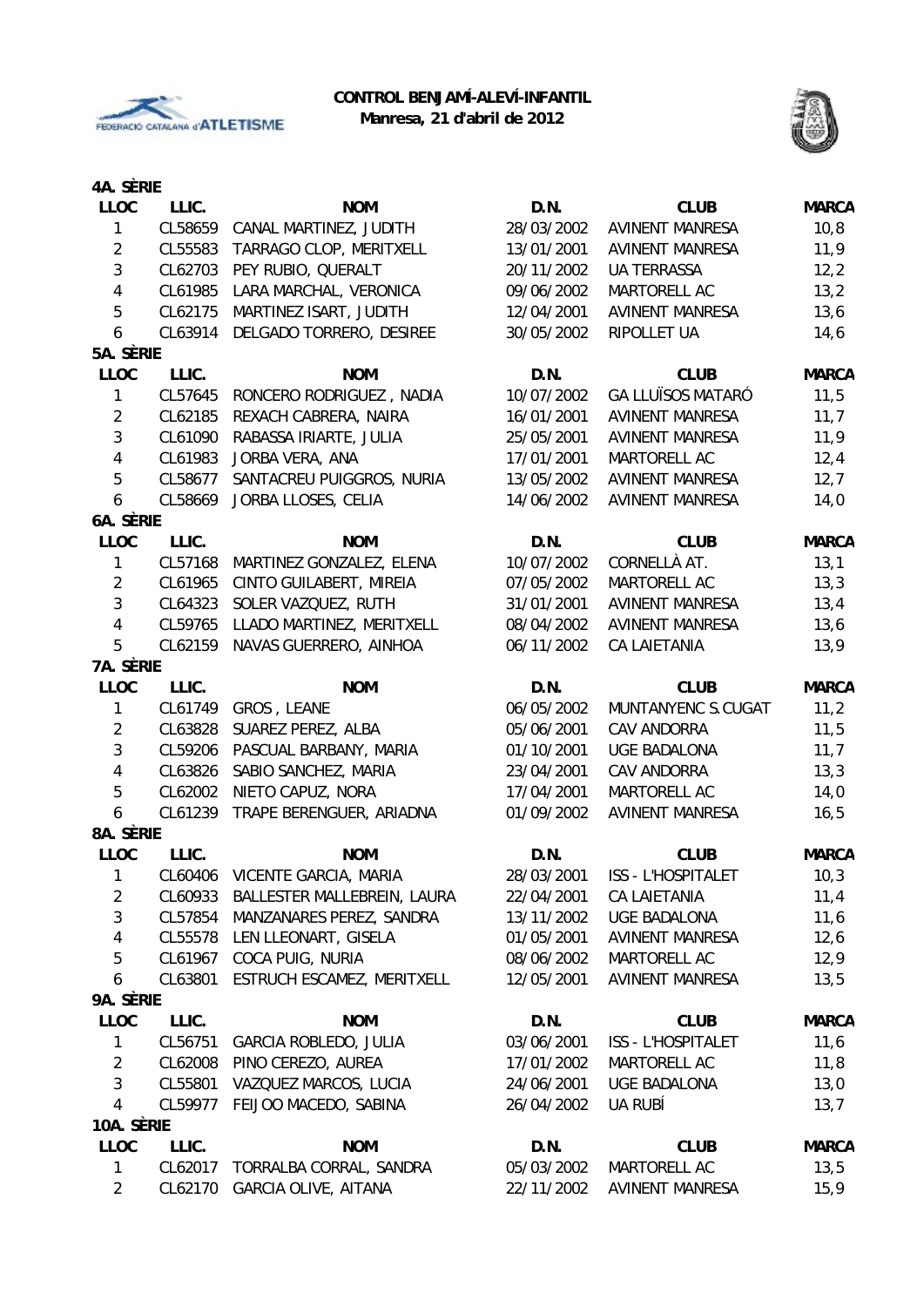



## **SALT DE LLARGADA ALEVÍ FEMENÍ**

| <b>LLOC</b>      | LLIC.   | <b>NOM</b>                  | D.N.       | <b>CLUB</b>               | <b>MARCA</b> |
|------------------|---------|-----------------------------|------------|---------------------------|--------------|
| 1                | CL58758 | VIVES GALBANY, BERTA        | 26/03/2001 | CA MONTORNÈS              | 4,09         |
| $\sqrt{2}$       | CL60406 | VICENTE GARCIA, MARIA       | 28/03/2001 | <b>ISS - L'HOSPITALET</b> | 3,91         |
| 3                | CL54843 | BUSCA VALLS, ROSA MARIA     | 08/05/2001 | CA LAIETANIA              | 3,76         |
| 4                | CL61093 | DEVERS CANTERO, JUDIT       | 18/01/2002 | <b>AVINENT MANRESA</b>    | 3,71         |
| 5                | CL60933 | BALLESTER MALLEBREIN, LAURA | 22/04/2001 | <b>CA LAIETANIA</b>       | 3,67         |
| $\boldsymbol{6}$ | CL54844 | TORRES ALCARAZ, HELENA      | 17/03/2001 | CA LAIETANIA              | 3,56         |
| $\overline{7}$   | CL59415 | SASOT TEIXIDO, ANNA         | 09/03/2001 | <b>UA TERRASSA</b>        | 3,55         |
| 8                | CL57469 | <b>GARCIA GIRAUT, AINA</b>  | 29/04/2001 | <b>UA RUBÍ</b>            | 3,48         |
| 9                | CL57854 | MANZANARES PEREZ, SANDRA    | 13/11/2002 | UGE BADALONA              | 3,44         |
| 10               | CL55583 | TARRAGO CLOP, MERITXELL     | 13/01/2001 | <b>AVINENT MANRESA</b>    | 3,36         |
| 11               | CL58659 | CANAL MARTINEZ, JUDITH      | 28/03/2002 | <b>AVINENT MANRESA</b>    | 3,36         |
| 12               | CL55926 | ARJONA HOLGADO, ALBA        | 27/09/2001 | UA RUBÍ                   | 3,35         |
| 13               | CL61749 | GROS, LEANE                 | 06/05/2002 | MUNTANYENC S.CUGAT        | 3,34         |
| 14               | CL62157 | TOMAS MARTINEZ, LAIA        | 09/12/2001 | <b>CA LAIETANIA</b>       | 3,32         |
| 15               | CL64420 | JENE VINUESA, BET           | 09/03/2001 | <b>CA LAIETANIA</b>       | 3,31         |
| 16               | CL55154 | FLORENZA NOVIALS, SILVIA    | 01/08/2001 | UA TERRASSA               | 3,25         |
| 17               | CL56751 | GARCIA ROBLEDO, JULIA       | 03/06/2001 | <b>ISS - L'HOSPITALET</b> | 3,24         |
| 18               | CL58521 | MORALES ARROYO, MIREIA      | 03/11/2001 | UA RUBÍ                   | 3,23         |
| 19               | CL59206 | PASCUAL BARBANY, MARIA      | 01/10/2001 | UGE BADALONA              | 3,23         |
| 20               | CL63826 | SABIO SANCHEZ, MARIA        | 23/04/2001 | CAV ANDORRA               | 3,21         |
| 21               | CL60932 | ALSINA MUÑIZ, HELENA        | 22/05/2001 | <b>CA LAIETANIA</b>       | 3,15         |
| 22               | CL59977 | FEIJOO MACEDO, SABINA       | 26/04/2002 | UA RUBÍ                   | 3,11         |
| 23               | CL55156 | BAENA MARTINEZ, ENYA        | 07/02/2001 | <b>UA TERRASSA</b>        | 3,10         |
| 24               | CL61273 | DORDAL MATEOS, BERTA        | 12/10/2002 | MUNTANYENC S.CUGAT        | 3,09         |
| 25               | CL63828 | SUAREZ PEREZ, ALBA          | 05/06/2001 | CAV ANDORRA               | 3,06         |
| 26               | CL56899 | DALMAU CLOTET, JULIA        | 04/05/2001 | <b>AVINENT MANRESA</b>    | 3,00         |
| 27               | CL57458 | ALARCON PEREZ, ALBA         | 07/09/2001 | UA RUBÍ                   | 3,00         |
| 28               | CL59765 | LLADO MARTINEZ, MERITXELL   | 08/04/2002 | <b>AVINENT MANRESA</b>    | 2,98         |
| 29               | CL61090 | RABASSA IRIARTE, JULIA      | 25/05/2001 | <b>AVINENT MANRESA</b>    | 2,98         |
| 30               | CL62008 | PINO CEREZO, AUREA          | 17/01/2002 | MARTORELL AC              | 2,95         |
| 31               | CL61965 | CINTO GUILABERT, MIREIA     | 07/05/2002 | MARTORELL AC              | 2,91         |
| 32               | CL62703 | PEY RUBIO, QUERALT          | 20/11/2002 | <b>UA TERRASSA</b>        | 2,87         |
| 33               | CL62185 | REXACH CABRERA, NAIRA       | 16/01/2001 | <b>AVINENT MANRESA</b>    | 2,87         |
| 34               | CL57858 | SALGADO BOIXADERAS, JULIA   | 12/01/2002 | <b>UGE BADALONA</b>       | 2,85         |
| 35               | CL55801 | VAZQUEZ MARCOS, LUCIA       | 24/06/2001 | <b>UGE BADALONA</b>       | 2,82         |
| 36               | CL63801 | ESTRUCH ESCAMEZ, MERITXELL  | 12/05/2001 | AVINENT MANRESA           | 2,79         |
| 37               | CL62175 | MARTINEZ ISART, JUDITH      | 12/04/2001 | <b>AVINENT MANRESA</b>    | 2,78         |
| 38               | CL57168 | MARTINEZ GONZALEZ, ELENA    | 10/07/2002 | CORNELLÀ AT.              | 2,77         |
| 39               | CL61967 | COCA PUIG, NURIA            | 08/06/2002 | MARTORELL AC              | 2,73         |
| 40               | CL58677 | SANTACREU PUIGGROS, NURIA   | 13/05/2002 | <b>AVINENT MANRESA</b>    | 2,70         |
| 41               | CL55578 | LEN LLEONART, GISELA        | 01/05/2001 | <b>AVINENT MANRESA</b>    | 2,68         |
| 42               | CL58504 | SORT RUFAT, MIREIA          | 09/10/2001 | CA VILAFRANCA             | 2,66         |
| 43               | CL59419 | SOLER ALCOLEA, PAULA        | 29/01/2001 | UA TERRASSA               | 2,64         |
| 44               | CL62017 | TORRALBA CORRAL, SANDRA     | 05/03/2002 | MARTORELL AC              | 2,64         |
| 45               | CL62159 | NAVAS GUERRERO, AINHOA      | 06/11/2002 | CA LAIETANIA              | 2,64         |
| 46               | CL63436 | XENIA MALLOFRE, MARTINA     | 03/03/2001 | CA VILAFRANCA             | 2,59         |
| 47               | CL61983 | JORBA VERA, ANA             | 17/01/2001 | MARTORELL AC              | 2,55         |
|                  |         |                             |            |                           |              |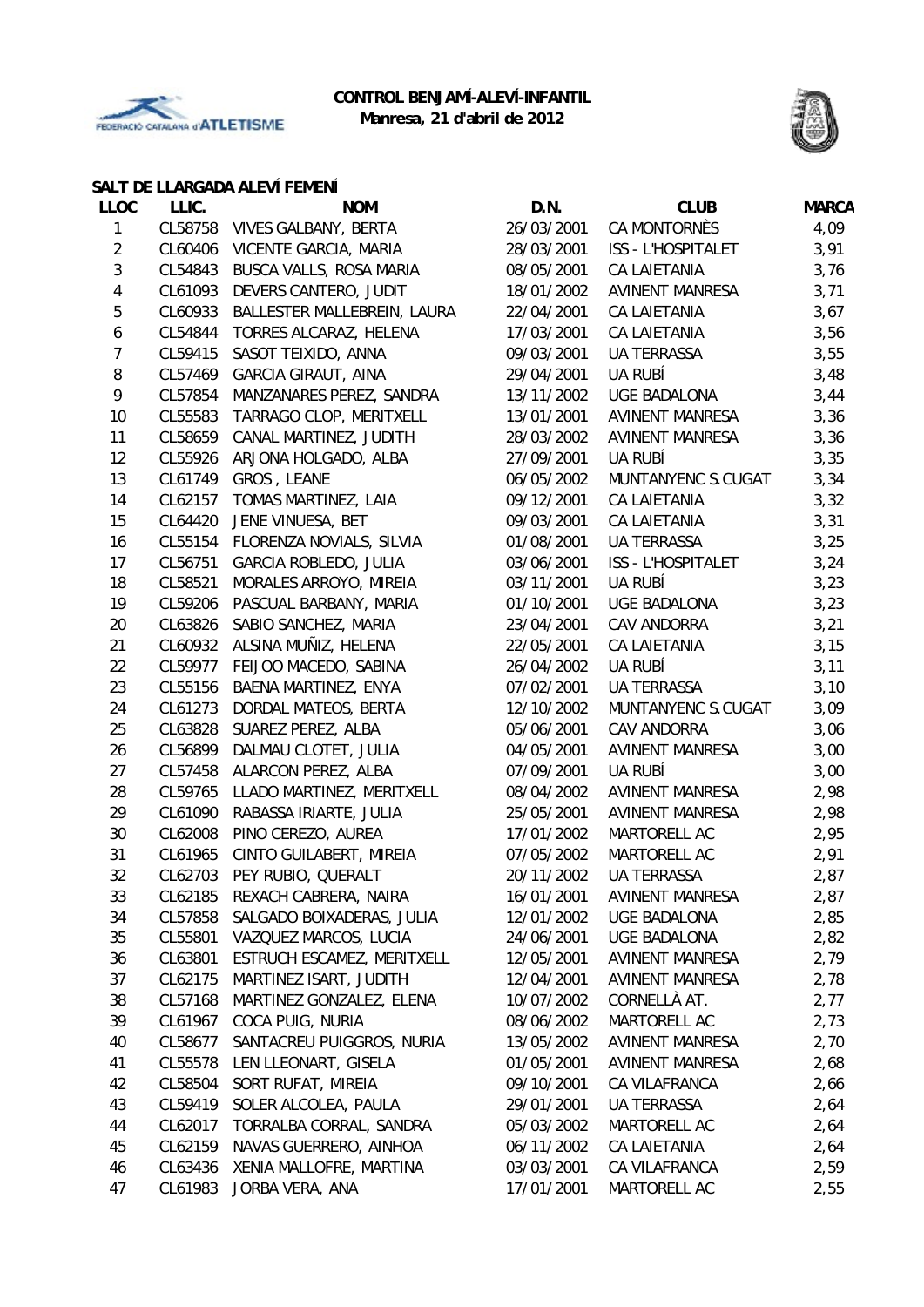



| 48 | CL61985 | LARA MARCHAL, VERONICA      | 09/06/2002 | MARTORELL AC           | 2,54        |
|----|---------|-----------------------------|------------|------------------------|-------------|
| 49 | CL63914 | DELGADO TORRERO, DESIREE    | 30/05/2002 | RIPOLLET UA            | 2,52        |
| 50 |         | CL64323 SOLER VAZQUEZ, RUTH | 31/01/2001 | AVINENT MANRESA        | 2,48        |
| 51 |         | CL58669 JORBA LLOSES, CELIA | 14/06/2002 | AVINENT MANRESA        | 2,46        |
| 52 | CL62002 | NIETO CAPUZ, NORA           | 17/04/2001 | MARTORELL AC           | 2,37        |
| 53 | CL64345 | MORENO FUENTES, AINHOA      | 24/06/2001 | MARTORELL AC           | 2,33        |
| 54 | CL62170 | <b>GARCIA OLIVE, AITANA</b> | 22/11/2002 | AVINENT MANRESA        | 2,24        |
| 55 | CL63034 | DAVIA YLL, MARINA           | 09/07/2001 | UGE BADALONA           | 2,11        |
|    | CL61239 | TRAPE BERENGUER, ARIADNA    | 01/09/2002 | <b>AVINENT MANRESA</b> | <b>NULS</b> |
|    |         |                             |            |                        |             |

# **LLANÇAMENT DE DISC ALEVÍ FEMENÍ**

| <b>LLOC</b>             | LLIC.   | <b>NOM</b>                    | D.N.       | <b>CLUB</b>               | <b>MARCA</b> |
|-------------------------|---------|-------------------------------|------------|---------------------------|--------------|
| 1                       |         | CL60406 VICENTE GARCIA, MARIA | 28/03/2001 | <b>ISS - L'HOSPITALET</b> | 19,80        |
| $\overline{2}$          |         | CL60932 ALSINA MUÑIZ, HELENA  | 22/05/2001 | CA LAIETANIA              | 14,58        |
| 3                       | CL55801 | VAZQUEZ MARCOS, LUCIA         | 24/06/2001 | <b>UGE BADALONA</b>       | 13,31        |
| $\overline{\mathbf{4}}$ | CL55583 | TARRAGO CLOP, MERITXELL       | 13/01/2001 | <b>AVINENT MANRESA</b>    | 12,73        |
| 5                       | CL54844 | TORRES ALCARAZ, HELENA        | 17/03/2001 | <b>CA LAIETANIA</b>       | 11,98        |
| 6                       | CL55577 | CORNELLAS ESCAYOLA, ELNA      | 22/04/2001 | AVINENT MANRESA           | 11,93        |
| 7                       | CL61093 | DEVERS CANTERO, JUDIT         | 18/01/2002 | <b>AVINENT MANRESA</b>    | 11,82        |
| 8                       | CL57458 | ALARCON PEREZ, ALBA           | 07/09/2001 | UA RUBÍ                   | 11,58        |
| 9                       | CL57858 | SALGADO BOIXADERAS, JULIA     | 12/01/2002 | <b>UGE BADALONA</b>       | 11,55        |
| 10                      | CL59206 | PASCUAL BARBANY, MARIA        | 01/10/2001 | <b>UGE BADALONA</b>       | 11, 19       |
| 11                      | CL64323 | SOLER VAZQUEZ, RUTH           | 31/01/2001 | <b>AVINENT MANRESA</b>    | 10,53        |
| 12                      | CL55578 | LEN LLEONART, GISELA          | 01/05/2001 | <b>AVINENT MANRESA</b>    | 10,08        |
| 13                      | CL62175 | MARTINEZ ISART, JUDITH        | 12/04/2001 | <b>AVINENT MANRESA</b>    | 10,06        |
| 14                      | CL62002 | NIETO CAPUZ, NORA             | 17/04/2001 | MARTORELL AC              | 9,82         |
| 15                      | CL62185 | REXACH CABRERA, NAIRA         | 16/01/2001 | <b>AVINENT MANRESA</b>    | 9,76         |
| 16                      | CL61090 | RABASSA IRIARTE, JULIA        | 25/05/2001 | <b>AVINENT MANRESA</b>    | 9,10         |
| 17                      | CL62017 | TORRALBA CORRAL, SANDRA       | 05/03/2002 | MARTORELL AC              | 8,92         |
| 18                      | CL58669 | JORBA LLOSES, CELIA           | 14/06/2002 | AVINENT MANRESA           | 8,89         |
| 19                      | CL61967 | COCA PUIG, NURIA              | 08/06/2002 | MARTORELL AC              | 8,56         |
| 20                      | CL61985 | LARA MARCHAL, VERONICA        | 09/06/2002 | MARTORELL AC              | 8,41         |
| 21                      | CL57854 | MANZANARES PEREZ, SANDRA      | 13/11/2002 | <b>UGE BADALONA</b>       | 8,04         |
| 22                      | CL61965 | CINTO GUILABERT, MIREIA       | 07/05/2002 | MARTORELL AC              | 7,89         |
| 23                      | CL59977 | FEIJOO MACEDO, SABINA         | 26/04/2002 | <b>UA RUBÍ</b>            | 7,51         |
| 24                      | CL62170 | <b>GARCIA OLIVE, AITANA</b>   | 22/11/2002 | <b>AVINENT MANRESA</b>    | 7,31         |
| 25                      | CL63034 | DAVIA YLL, MARINA             | 09/07/2001 | <b>UGE BADALONA</b>       | 7,29         |
| 26                      | CL58677 | SANTACREU PUIGGROS, NURIA     | 13/05/2002 | AVINENT MANRESA           | 6,61         |
| 27                      | CL59765 | LLADO MARTINEZ, MERITXELL     | 08/04/2002 | <b>AVINENT MANRESA</b>    | 6, 30        |
| 28                      | CL64345 | MORENO FUENTES, AINHOA        | 24/06/2001 | MARTORELL AC              | 5,53         |
| 29                      | CL58659 | CANAL MARTINEZ, JUDITH        | 28/03/2002 | <b>AVINENT MANRESA</b>    | 5,36         |
|                         | CL63801 | ESTRUCH ESCAMEZ, MERITXELL    | 12/05/2001 | AVINENT MANRESA           | <b>NULS</b>  |
|                         |         |                               |            |                           |              |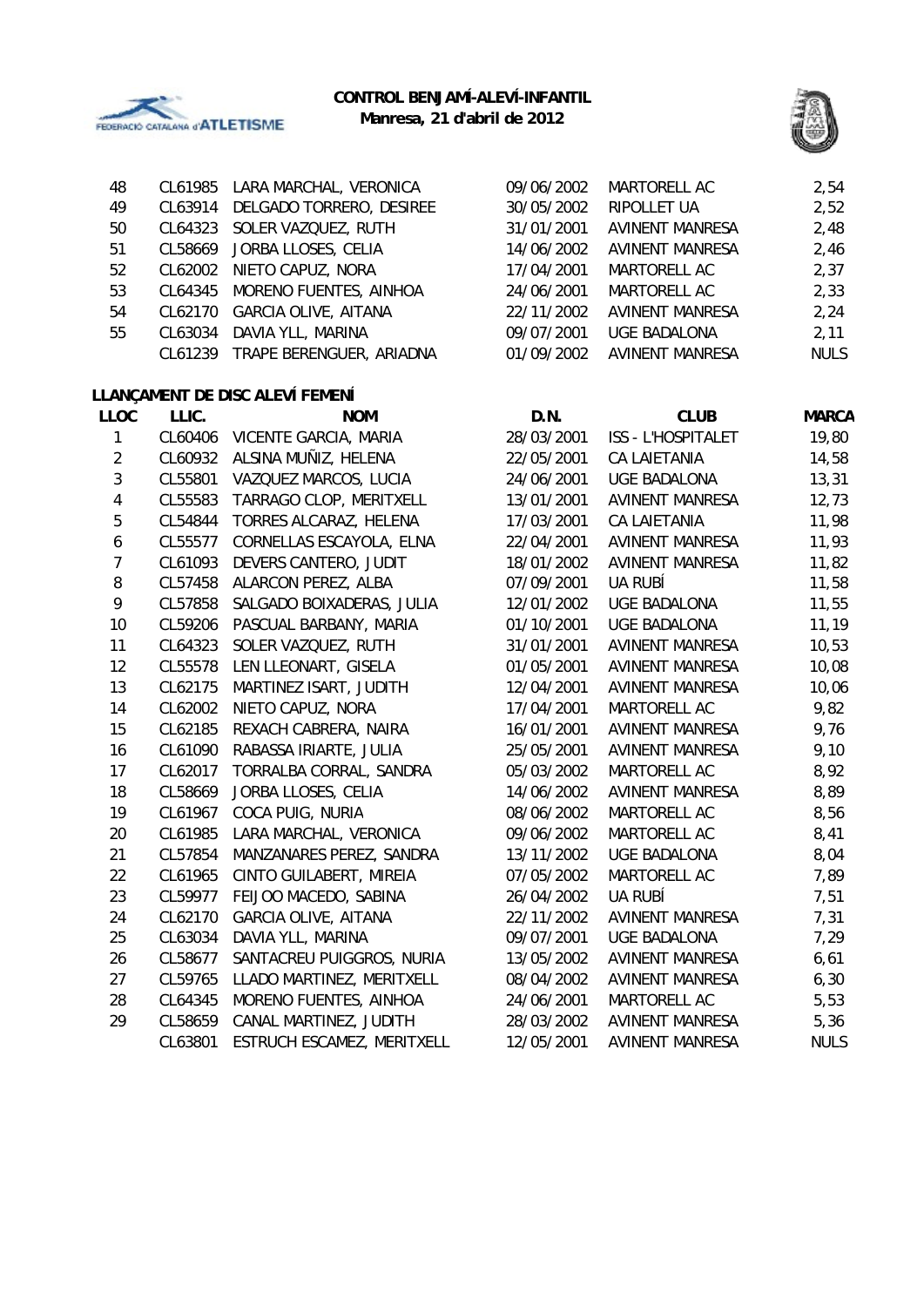



#### **60 METRES LLISOS BENJAMÍ MASCULÍ 1A. SÈRIE**

| 1A. SERIE               |         |                                   |            |                           |              |
|-------------------------|---------|-----------------------------------|------------|---------------------------|--------------|
| <b>LLOC</b>             | LLIC.   | <b>NOM</b>                        | D.N.       | <b>CLUB</b>               | <b>MARCA</b> |
| 1                       | CL62167 | DÍAZ BASULLAS, JAN                | 12/12/2004 | <b>AVINENT MANRESA</b>    | 9,6          |
| $\overline{2}$          | CL62470 | HUESCA CAMPOS, SERGI FRANCOIS     | 12/01/2004 | MUNTANYENC S.CUGAT        | 10,1         |
| $\mathfrak{Z}$          | CL59971 | ALARCON PEREZ, ORIOL              |            | <b>UA RUBÍ</b>            | 10,4         |
| $\overline{\mathbf{4}}$ | CL61929 | JIMENEZ ISABAL, ALBERT            | 30/04/2004 | AA CATALUNYA              | 10,7         |
| 5                       | CL60803 | SEGURA PESUDO, YABSERA            | 13/03/2003 | <b>CA CANALETES</b>       | 11,7         |
| 5                       | CL63495 | CARDERO LOZANO, DAVID             | 24/03/2004 | <b>JA SABADELL</b>        | 12,1         |
| 2A. SÈRIE               |         |                                   |            |                           |              |
| LLOC                    | LLIC.   | <b>NOM</b>                        | D.N.       | <b>CLUB</b>               | <b>MARCA</b> |
| $\mathbf{1}$            | CL61900 | <b>GARCIA MAGRANS, SERGI</b>      | 14/03/2003 | <b>AVINENT MANRESA</b>    | 10,2         |
| $\overline{2}$          | CL62480 | RUIZ JOVER, EDOUARD               | 11/04/2003 | MUNTANYENC S.CUGAT        | 10,5         |
| $\mathfrak{Z}$          | CL61984 | JORBA VERA, DANIEL                | 27/03/2003 | MARTORELL AC              | 11,8         |
| 3A. SÈRIE               |         |                                   |            |                           |              |
| <b>LLOC</b>             | LLIC.   | <b>NOM</b>                        | D.N.       | <b>CLUB</b>               | <b>MARCA</b> |
| $\mathbf{1}$            | CL62458 | FABRA COCHRANE, TOM               | 02/01/2003 | MUNTANYENC S.CUGAT        | 9,8          |
| $\overline{2}$          | CL64335 | MAAROUFI, ZAID                    | 04/08/2003 | <b>AVINENT MANRESA</b>    | 10,0         |
| $\mathbf{3}$            | CL59604 | NESWEDA TOBIA, NICOLAS            | 10/03/2003 | MUNTANYENC S.CUGAT        | 10,2         |
| $\overline{\mathbf{4}}$ | CL61233 | DIAZ BASULLAS, BIEL               | 20/08/2003 | <b>AVINENT MANRESA</b>    | 10,5         |
| 5                       | CL61996 | MIRET BARRULL, ARNAU              | 19/05/2004 | MARTORELL AC              | 10,9         |
| 4A. SÈRIE               |         |                                   |            |                           |              |
| <b>LLOC</b>             | LLIC.   | <b>NOM</b>                        | D.N.       | <b>CLUB</b>               | <b>MARCA</b> |
| 1                       | CL61276 | SALA MUÑOZ, MARC                  | 21/02/2003 | MUNTANYENC S.CUGAT        | 9,6          |
| $\overline{2}$          | CL62183 | PROS FERNANDEZ, PAU               | 15/10/2004 | <b>AVINENT MANRESA</b>    | 10,7         |
| 3                       | CL64330 | CABRERA ESPINACH, GUILLEM         | 15/11/2003 | <b>AVINENT MANRESA</b>    | 11,1         |
| 4                       | CL62465 | GROSS, CELIAN                     | 29/03/2004 | MUNTANYENC S.CUGAT        | 11,4         |
| 5                       | CL61399 | CASAS DUATIS, NIL                 | 28/06/2004 | MUNTANYENC S.CUGAT        | 12,3         |
|                         |         | 1000 METRES MARXA BENJAMÍ MASCULÍ |            |                           |              |
| <b>LLOC</b>             | LLIC.   | <b>NOM</b>                        | D.N.       | <b>CLUB</b>               | <b>MARCA</b> |
| 1                       | CL61929 | JIMENEZ ISABAL, ALBERT            | 30/04/2004 | AA CATALUNYA              | 5, 15, 1     |
| $\overline{2}$          | CL59971 | ALARCON PEREZ, ORIOL              | 06/09/2003 | <b>UA RUBÍ</b>            | 5,49,6       |
| $\mathbf{3}$            | CL64335 | MAAROUFI, ZAID                    | 04/08/2003 | <b>AVINENT MANRESA</b>    | 6, 18, 0     |
| 4                       | CL59604 | NESWEDA TOBIA, NICOLAS            | 10/03/2003 | MUNTANYENC S.CUGAT        | 7, 10, 0     |
| 5                       | CL62470 | HUESCA CAMPOS, SERGI FRANCOIS     | 12/01/2004 | MUNTANYENC S.CUGAT        | 7,10,6       |
| 6                       | CL64330 | CABRERA ESPINACH, GUILLEM         | 15/11/2003 | <b>AVINENT MANRESA</b>    | 7, 22, 2     |
| $\overline{7}$          | CL60803 | SEGURA PESUDO, YABSERA            | 13/03/2003 | <b>CA CANALETES</b>       | 7,39,7       |
| 8                       | CL63805 | RUIZ BETLEJ, DANI                 | 31/07/2003 | <b>GIRONA C.BRAVA-CAP</b> | 8, 14, 3     |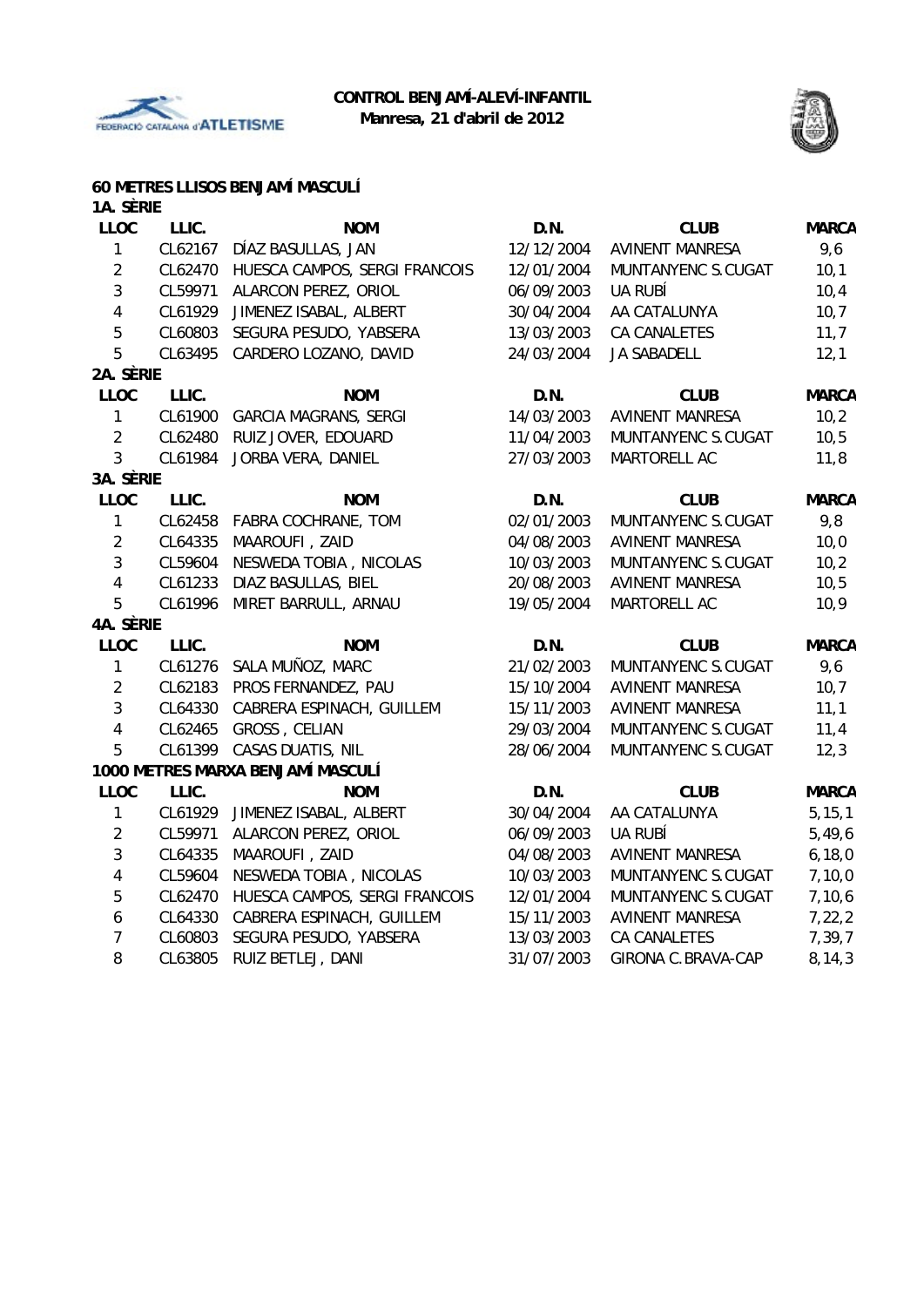



# **SALT D'ALÇADA BENJAMÍ MASCULÍ**

| <b>LLOC</b>    | LLIC.   | <b>NOM</b>                           | D.N.       | <b>CLUB</b>            | <b>MARCA</b> |
|----------------|---------|--------------------------------------|------------|------------------------|--------------|
| 1              | CL61233 | DIAZ BASULLAS, BIEL                  | 20/08/2003 | <b>AVINENT MANRESA</b> | 1,02         |
| $\overline{2}$ | CL61900 | <b>GARCIA MAGRANS, SERGI</b>         | 14/03/2003 | <b>AVINENT MANRESA</b> | 0,95         |
| 3              | CL64335 | MAAROUFI, ZAID                       | 04/08/2003 | <b>AVINENT MANRESA</b> | 0,95         |
| 4              | CL61966 | COCA PUIG, MIREIA                    | 27/04/1999 | MARTORELL AC           | 0,95         |
| 5              | CL61984 | JORBA VERA, DANIEL                   | 27/03/2003 | MARTORELL AC           | 0,95         |
| 6              | CL62167 | DÍAZ BASULLAS, JAN                   | 12/12/2004 | <b>AVINENT MANRESA</b> | 0,90         |
| 7              | CL64330 | CABRERA ESPINACH, GUILLEM            | 15/11/2003 | <b>AVINENT MANRESA</b> | 0,90         |
| 8              | CL59971 | ALARCON PEREZ, ORIOL                 | 06/09/2003 | <b>UA RUBÍ</b>         | 0,85         |
| 9              | CL60803 | SEGURA PESUDO, YABSERA               | 13/03/2003 | CA CANALETES           | 0,85         |
| 10             | CL62183 | PROS FERNANDEZ, PAU                  | 15/10/2004 | <b>AVINENT MANRESA</b> | 0,80         |
|                |         | LLANÇAMENT DE PILOTA BENJAMÍ MASCULÍ |            |                        |              |
| <b>LLOC</b>    | LLIC.   | <b>NOM</b>                           | D.N.       | <b>CLUB</b>            | <b>MARCA</b> |
| 1              |         | CL61276 SALA MUÑOZ, MARC             | 21/02/2003 | MUNTANYENC S.CUGAT     | 28,07        |
| $\overline{2}$ | CL64335 | MAAROUFI, ZAID                       | 04/08/2003 | <b>AVINENT MANRESA</b> | 24,59        |
| 3              | CL59604 | NESWEDA TOBIA, NICOLAS               | 10/03/2003 | MUNTANYENC S.CUGAT     | 24,34        |
| 4              | CL62167 | DÍAZ BASULLAS, JAN                   | 12/12/2004 | AVINENT MANRESA        | 22,39        |
| 5              | CL61233 | DIAZ BASULLAS, BIEL                  | 20/08/2003 | <b>AVINENT MANRESA</b> | 21,42        |
| 6              | CL61900 | <b>GARCIA MAGRANS, SERGI</b>         | 14/03/2003 | <b>AVINENT MANRESA</b> | 19,96        |
| 7              | CL62458 | FABRA COCHRANE, TOM                  | 02/01/2003 | MUNTANYENC S.CUGAT     | 17,09        |
| 8              | CL62465 | GROSS, CELIAN                        | 29/03/2004 | MUNTANYENC S.CUGAT     | 15,80        |
| 9              | CL61996 | MIRET BARRULL, ARNAU                 | 19/05/2004 | MARTORELL AC           | 15, 15       |
| 10             | CL62183 | PROS FERNANDEZ, PAU                  | 15/10/2004 | <b>AVINENT MANRESA</b> | 14,35        |
| 11             | CL61929 | JIMENEZ ISABAL, ALBERT               | 30/04/2004 | AA CATALUNYA           | 13,63        |
| 12             | CL63495 | CARDERO LOZANO, DAVID                | 24/03/2004 | <b>JA SABADELL</b>     | 13,54        |
| 13             | CL62480 | RUIZ JOVER, EDOUARD                  | 11/04/2003 | MUNTANYENC S.CUGAT     | 13,35        |
| 14             | CL62470 | HUESCA CAMPOS, SERGI FRANCOIS        | 12/01/2004 | MUNTANYENC S.CUGAT     | 12,00        |
| 15             | CL64330 | CABRERA ESPINACH, GUILLEM            | 15/11/2003 | <b>AVINENT MANRESA</b> | 11,81        |
| 16             | CL61399 | <b>CASAS DUATIS, NIL</b>             | 28/06/2004 | MUNTANYENC S.CUGAT     | 11,19        |
| 17             | CL61984 | JORBA VERA, DANIEL                   | 27/03/2003 | MARTORELL AC           | 10,02        |